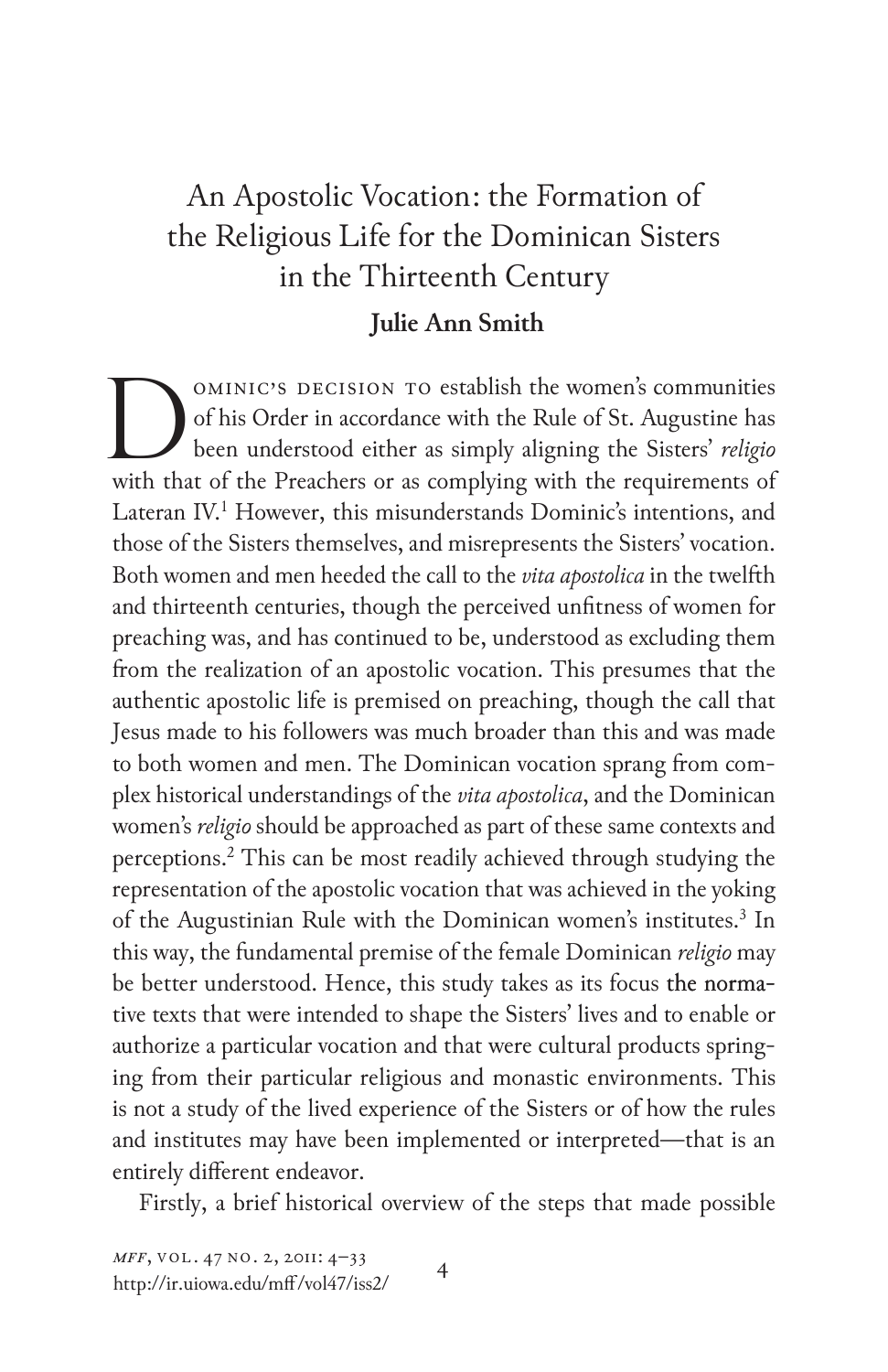the apostolic vocation for Dominican nuns is in order. The principles for the achievement of an apostolic vocation are to be found in Jesus's own recommendations as found in the Gospels and in the Acts of the Apostles. For Augustine, the ideal religious community was based on that of the Apostles. His Rule evoked the lifestyle that the earliest Christian communities had achieved in which women were clearly present and valid participants in Jesus's ministry and in the Acts community. The canonial reforms of the eleventh and twelfth centuries form a well-known backdrop to the formation of the Dominican Order and should also be understood as part of the environment that enabled the formalization of an apostolic vocation for Dominican women. Dominic's application of the Augustinian Rule to the formation of a women's *religio*, in the contexts of the thirteenth-century renovation of apostolic ideals, was neither unconsidered nor a juridical fiction. He was signaling the formation of an apostolic vocation for the sisters of his nascent Order. The institutes he wrote for the San Sisto community in Rome in 1221 formulated their everyday lives to articulate with the Rule of St. Augustine and to implement their particular *religio*. 4 During the ensuing forty years, the desire of religious women to be incorporated into, or at least aligned with, the Order of Preachers was countered by opposition among the Order's leadership to the *cura monialium*, which they perceived as deleterious to their core business: their public preaching mission. During those same years, the ongoing support of the papal curia and of many friars who continued to attract and care for pious women enabled the consolidation of the women's Order. Under papal guidance, the San Sisto *institutiones* were applied to a large number of women's communities, especially in southern and southwestern Germany. They were renovated for the Sisters of Montargis in France in 1250, and the final, official formulation was approved at the General Chapter of the Order at Valenciennes in 1259. Throughout this period, the Sisters perceived that they fulfilled a vocation that entitled them to be part of, or at least aligned with, the Order of Preachers. This history of the formation of the Order of the Sisters of Saint Dominic has appeared (albeit piecemeal) in a variety of scholarly works; however, the formation of their vocation as fulfillment of the principles lived by Jesus and his followers is here elucidated for the first time.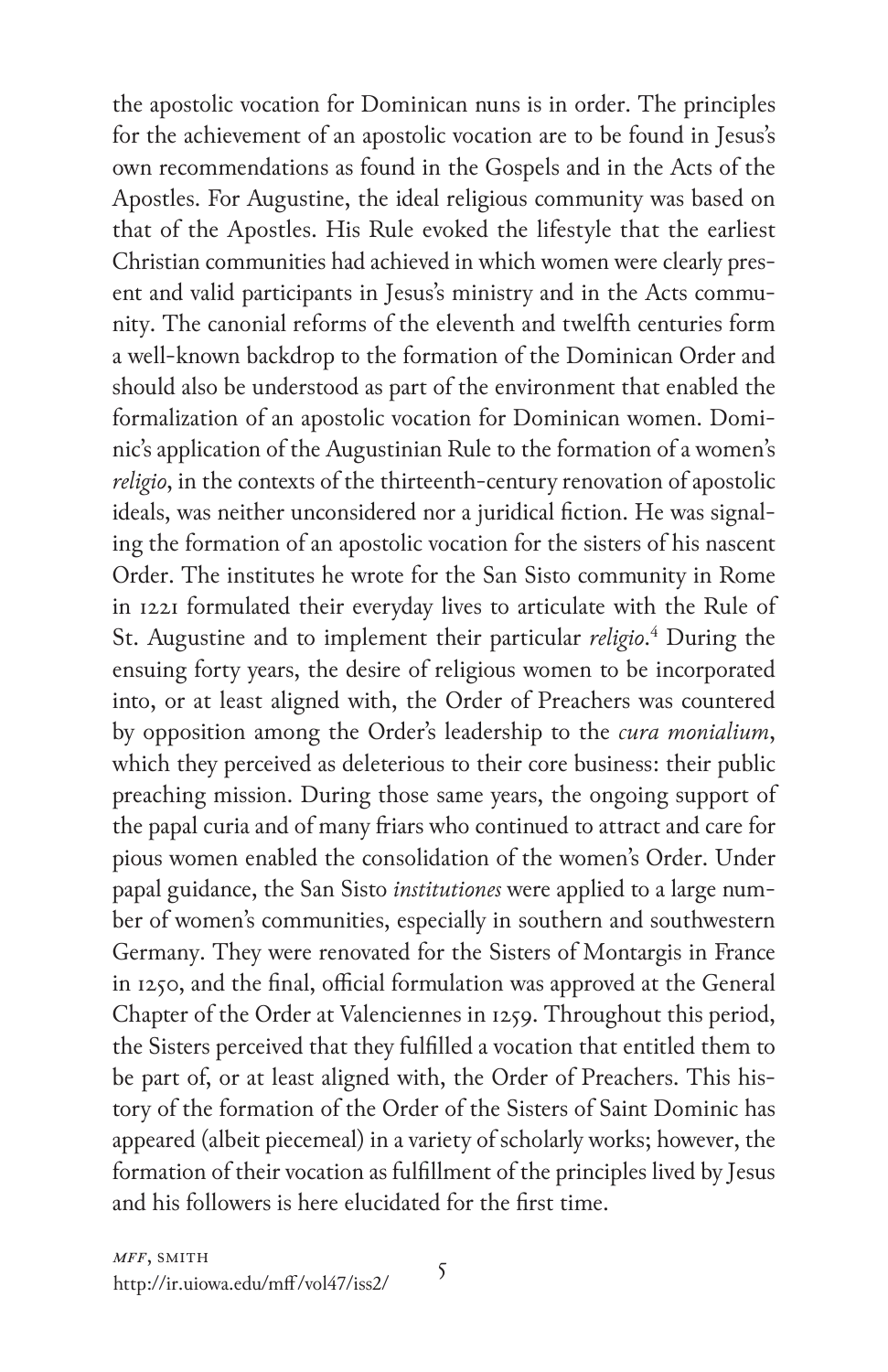## **The Gospel Vocation**

The apostolic quality and nature of the Dominican women's vocation, like that of the Preachers, may first be identified with the vocation of the women and men of the New Testament. A variety of signifiers for the vocation Jesus was establishing are identifiable in the Gospels, and they entail both active and contemplative commitments. The active work of preaching was instituted and fulfilled by Jesus himself, and his Apostles and disciples carried on this duty both during his time on earth and after the Ascension. Notwithstanding the Gospel of John's account of Jesus's encounter with the Samaritan woman at the well, after which she assumed the role of announcing the advent of the *Christus*, and Mary Magdalene's role in revealing Jesus's Resurrection to the Apostles, preaching was never deemed to be appropriate for women.<sup>5</sup> In the Acts of the Apostles, the common life established in the Jerusalem community centered around the preaching activities of the Apostles.<sup>6</sup> Nevertheless, this common life, with its unity of heart and soul, was common to both women and men. Personal abnegation of possessions, sharing of everything in common, and communal prayer and breaking of bread were the distinguishing activities of all the believers. The active preaching ministry did not by any means constitute the whole of the life that Jesus advocated—indeed, its "best part" was not founded on active service, but in the contemplative life evoked in Jesus's conversation with Martha of Bethany. In Luke 10:41-42, Martha complains to Jesus that her sister, Mary, is not helping her minister to Him and his followers, to which "the Lord said to her, 'Martha, Martha, you are careful and troubled about many things. But one thing is necessary. Mary has chosen the best part, which will not be taken away from her.""7 The one necessary thing in Jesus's estimation was contemplation; it was the best part of his Gospel-based vocation and would become the basis for the monastic life for both women and men. What is eminently clear, as Jo Ann McNamara eloquently reminded us, is that women constituted a significant element of the pre- and post-Ascension apostolic fellowship, and thus the application of a form of life that was based on apostolic ideals was appropriate for both women and men.<sup>8</sup> Over the centuries, monastics perceived the Gospels and Acts of the Apostles as offering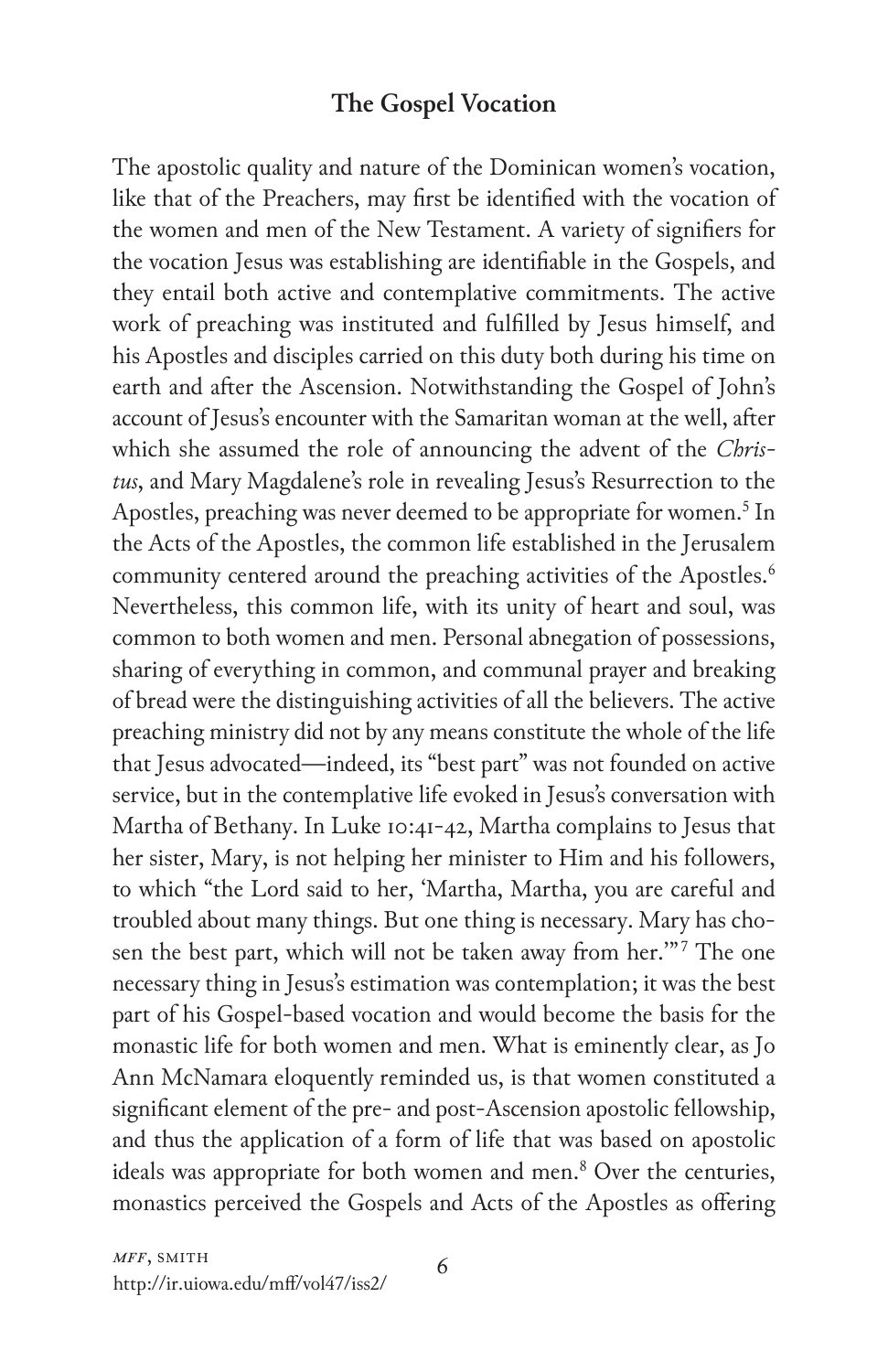the elementary example for the religious life as well as inscribing the proper *rule* for living a life modeled on that of the apostolic fellowship.

## **Augustine's Ideal of the Religious Life**

For Augustine, the ideal for the communal religious life was found in the Acts of the Apostles with its exemplary fulfillment of Jesus's injunctions. A constant refrain in his writings and sermons on the religious life comes from the account of the protomonastic life of the Apostolic community in Acts 4:32-35.<sup>9</sup> The apostolic spirit of Augustine's monastic Rule is established in the opening lines of his *Praeceptum*: 10

Firstly, because you are gathered as one and live together in the house, may there be one spirit and one heart in God. And do not call anything your own, but hold everything in common. . . . Such may be read in the Acts of the Apostles, that everything was in common and distributed to each according to need.<sup>11</sup>

His *Ordo Monasterii*, also envisioned under the apostolic banner, emphasizes prayer, reading, silence, and manual work.<sup>12</sup> The form of the monastic life Augustine advocated for both men and women is not enclosed, but his expectation is that excursions outside the monastery should be limited to necessity and that otherwise the life of contemplation should not readily be disrupted or relinquished.13 Within the community, silence should be observed at meals and during the hours set aside for work and reading, and at no time should there be idle chatter.<sup>14</sup> For Augustine, silence has moral value, but, more importantly, it enables *contemplatio*, communion with God (though he makes no specific reference to the example provided by Mary Magdalene).<sup>15</sup> The basic purpose of the monastic life is to be freed from worldly business in order to lead a quiet life [*quies*] of study and have freedom for contemplation [*otium cogitationis*].16 According to Augustine, *vocatur ad otium* is a vocation to a life of disciplined leisure that enables the monastic to come to know God.17 Yet, while the monastic might be free from the demands of business and enjoy a leisured communion with God, that does not mean that s/he should not work, lest *otium* become *otiositas*.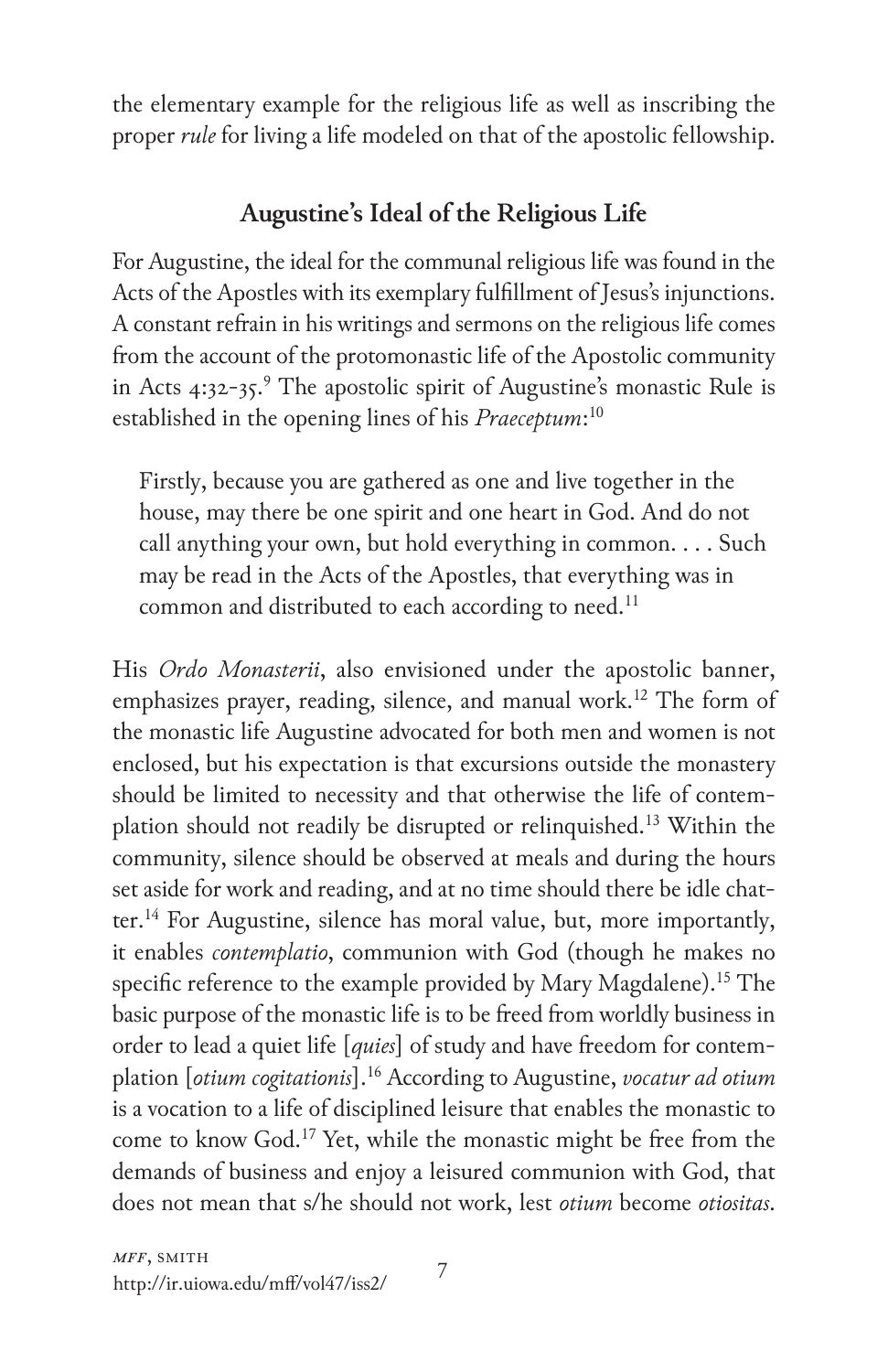In his *De opere monachorum*, Augustine is clear that no monk may be excused from work, even for the sake of prayer, because the apostolic life includes working for daily food.18 Indeed, monastic *otium* itself is active for it is not possible to choose a contemplative life without *labor*. 19 Study, engagement in a striving, ascetic contemplation, most readily achievable in a life shared with like-minded companions, is a fundamental task of the monastic.<sup>20</sup> The Augustinian monastic was enabled to live a retired life free of external burdens in which work had a privileged place. In Augustine's thought, the *vita apostolica* is contingent upon the *vita contemplativa*.

However, there were other understandings of the religious life in Augustine's thought which likewise had their foundations in the apostolic life. According to Acts, the Apostles had also fulfilled Jesus's command to preach on his behalf, and Augustine's second religious foundation at Hippo was a community of clerics that assumed the duty of preaching.<sup>21</sup> Yet, when the clerics undertook their divinely ordained task of preaching, they perforce relinquished the *vita contemplativa* for the *vita activa*. Indeed, in establishing the two separate communities, Augustine acknowledged that there were two possible apostolic vocations. Nevertheless, in taking on episcopal and pastoral duties, Augustine felt the loss of the life of monastic *quies*, and, to preserve as far as possible the contemplative ideal for his clerics, he ensured that they should still observe a duty to study and take time for contemplation; the fruits of holy leisure must always inform pastoral work.<sup>22</sup> Still, while Jesus had specifically ordained both the active and contemplative modes of religious life, and both were grounded in the *vita apostolica*, in Augustine's view the inescapable fact was that the life of contemplation was the "best part."

### **Twelfth-Century Conditions**

The canonial reforms of the eleventh and twelfth centuries constitute an important environment for the development of the *vita apostolica* in the thirteenth century. Caroline Walker Bynum, Giles Constable, M.-D. Chenu, and Jean Châtillon, among others, have established the historical pedigree of the *vita apostolica* as the basis for the canonial or monastic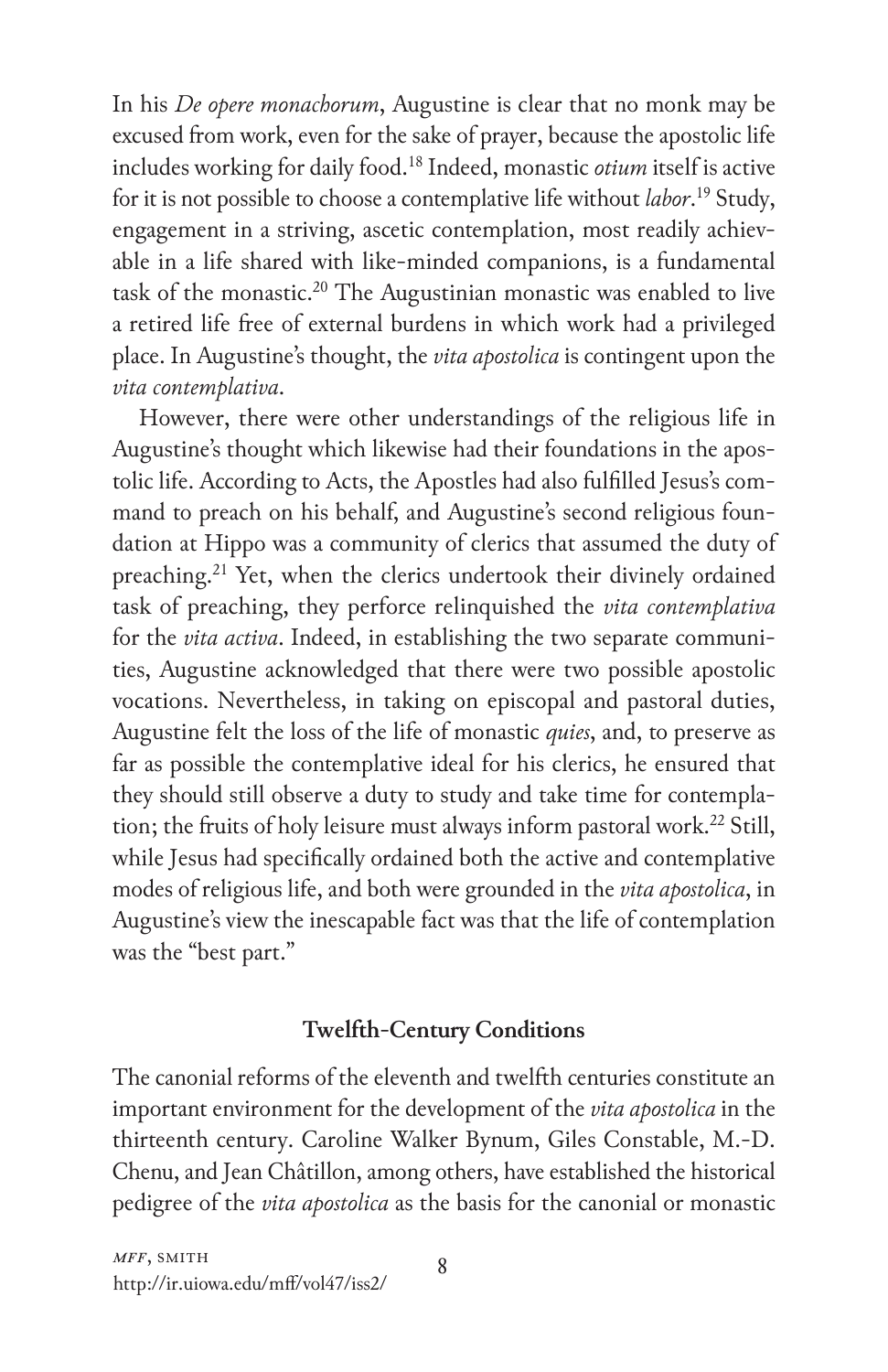life and its significance among reformers for whom it was best evoked in the Rule of St. Augustine. Up to the twelfth century, the *vita apostolica* had not been perceived as an active, public preaching vocation. The idea of emulating the apostolic community had been largely reconceived as forming a contemplative *religio*—the *vita apostolica* had come to equal the *vita communis*. <sup>23</sup> At a council at the Lateran Palace in 1059, Gregory VII endorsed the movement back to the ideals of the *primitiva ecclesia*, emphasizing that the canonial order should observe apostolic poverty and the common life of the Acts community.<sup>24</sup> The spiritual renaissance of the period, inspired by the Gospels, was particularly evidenced among itinerant preachers and the canonial orders as the commitment to the "truly apostolic life" [*vita vere apostolica*] came increasingly to include preaching, though the canonial reforms of the late eleventh and twelfth centuries had not yet characterized this as a public mission.<sup>25</sup> Rather, a canon understood the Gospel ideal of a duty to one's neighbor only in relation to his fellow canons.<sup>26</sup> Bynum has traced the understanding of the constitution of the canonial vocation as including the duty to edify *verbo et exemplo, vita et doctrina*, but this duty was not specified as pertaining to preaching or leadership, but rather to exemplary living "either inside or outside the cloister," and the duty of offering moral edification to one's fellows would only rarely draw a canon from his cloistered life.<sup>27</sup> Increasingly, the canonial life was deemed to have derived from the Augustinian apostolic life. Lietbert of St. Rufus, among others, had even claimed ca. 1100 that the canonial life was superior to monastic life because it had "first flourished in Christ, in the Apostles," and because "the blessed Augustine ordained it in his Rules."<sup>28</sup> Hugh of St. Victor (d.1148), commenting on the Augustinian Rule, described it as a rule for canons who live in monasteries and who live apostolically. For Hugh, as for Augustine, the monastery encompassed the *religio* of its members as they committed to dwelling together in concord, with unity of spirit, and communal property.29 Like Augustine, the canons of the twelfth century, and the sisters under their care, who followed his Rule regarded the apostolic life as communal and contemplative, and only the fulfilment of divinely imposed external duties could draw the true religious away from the *quies* and *vacatio* of the communal life. As will be seen, this understanding of the monastic life as, ideally, fulfilling the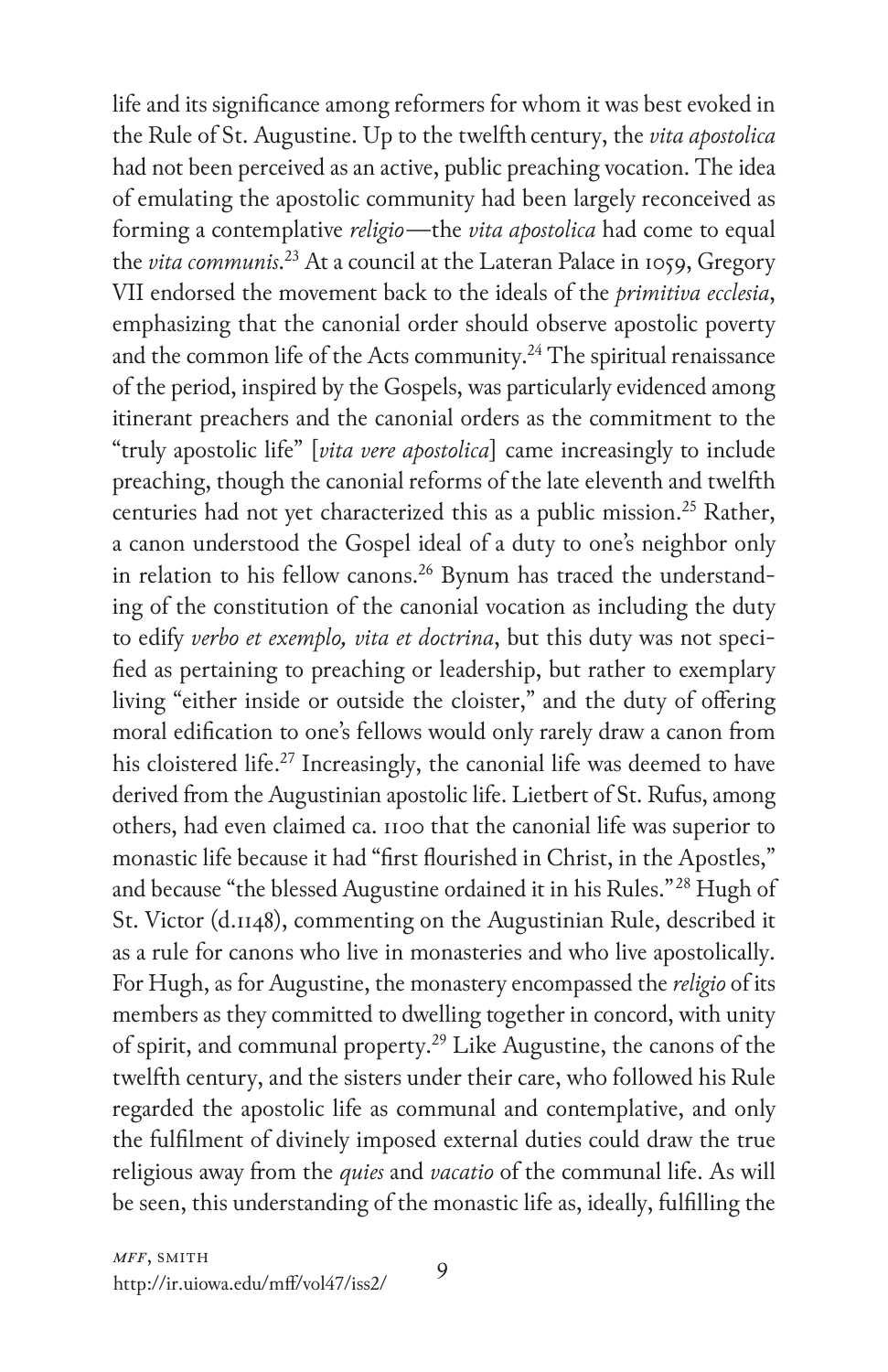*vita apostolica* clearly informed the institutes that would make possible an apostolic vocation for the Dominican Sisters.

Also fundamental to an understanding of the place of the *vita apostolica* in the *religio* of the Dominican Sisters is the prominence of women in the religious movements of the twelfth century. Women responded in unprecedented numbers both to the rise of the new formal monastic orders and to the itinerant preaching movement—in some circumstances both these influences can be seen at work, as in the case of the Dominicans.30 While women responded to the call to a Gospel-based vocation, any adherence to apostolic principles that conformed with clerical expectations had, if the women were to distinguish themselves from heretical groups, to eschew any claim to such active evangelical work as preaching. <sup>31</sup> Hence, any women's vocation had to assume as its basis a stable, enclosed environment under a rule and with suitable clerical supervision. Any woman who chose a religious life separate from her family was usually expected to settle in a suitable, protected community.32 Nevertheless, women with religious vocations sought to engage with contemporary spiritual currents that evoked the *religio* of the apostolic community.

An issue that has concerned historians of women's religious life during the Middle Ages is the perceived problem of the *cura monialium*. However, this scholarly certainty that male religious resented and avoided the *cura monialium* has, in recent years, been contested in studies of the close links between individual monks, canons, and friars with religious women, and, more importantly for the present argument, between male and female monastic and mendicant orders.<sup>33</sup> In particular, scholarly studies of women's communities of southern and western Germany during the twelfth and thirteenth centuries have linked many of these communities with the canonial and monastic reforms associated with centers at Marbach and Hirsau.<sup>34</sup> For instance, Julie Hotchin attests that during the eleventh century, women in southern Germany were seeking to share the religious life of canonial and male monastic communities through a variety of formal and informal links and that some canons and monks perceived this as a call to the *cura monialium* that replicated the relationships between women and men in the apostolic community.<sup>35</sup>

The Order of Prémontré preceded the Dominicans in linking women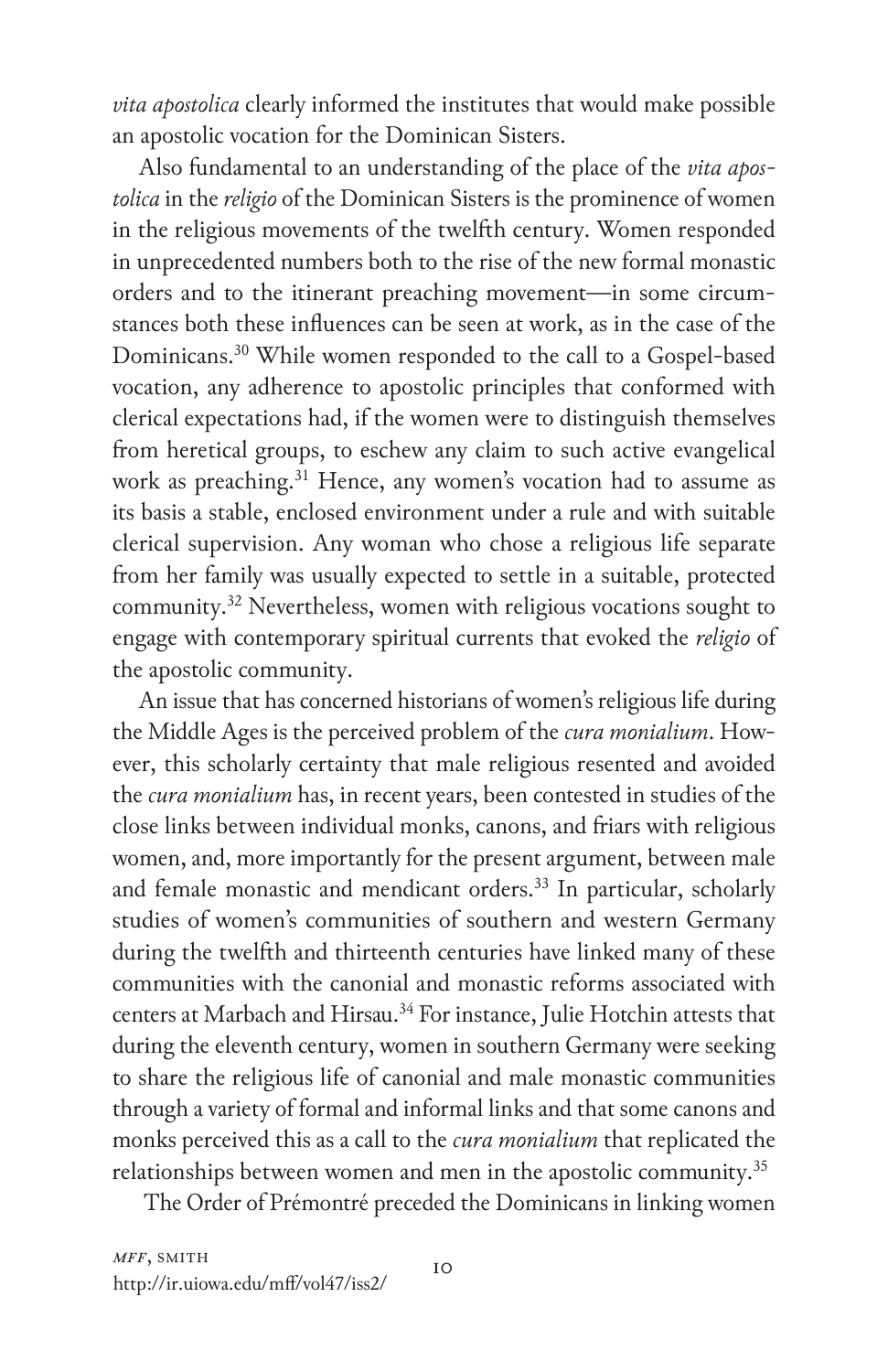to its apostolic and Augustinian way of life. The Premonstratensian sisters shared the Augustinian Rule and constitutions with the canons, though it seems there was no endeavor to shape a specifically female vocation for them.<sup>36</sup> In the early thirteenth century in central Italy, there were so many women making informal commitments to lives of apostolic poverty that Cardinal Hugolino of Ostia felt compelled to establish his order of *sorores pauperes*, and Francis of Assisi enabled the vocation of Clare and her sisters. Both of these orders were initially established under the Benedictine Rule and under strict enclosure, though in ensuing years a Rule took shape that was specific to the Clarissan vocation of Gospel poverty.37 In Flanders, according to Jacques de Vitry, women were living in enclosed communities without approved rules or incorporation into approved orders. One of the features of the religious lives of these women that impressed Jacques was that they "invited each other to do good through mutual exhortations" (*mutuis exhortationibus ad bonum invitare*).38 They shared a commitment to the same principles of *docere verbo et exemplo* that have been identified as marking the *religio* of the canons. In all of these examples across France, Germany, and Italy, the resonances between women's construction of their religious lives and the lifestyle of the women of the apostolic community are clear—their vocation was contemplative with distinct apostolic attributes.

The third key environmental factor in the development of women's religious life in the twelfth and thirteenth centuries was the two ecumenical councils, Lateran II in 1139 and Lateran IV in 1215. Canon 26 of Lateran II reflected a growing concern for the numbers of women who were participating in informal religious communities. The Council determined that the "detestable custom" of women who "wish to be considered nuns by the common people" yet live "neither according to the Rule of St Benedict nor of Basil or of Augustine" should be abolished, and only those women who "observe common life in church, dormitory and refectory" could be regarded as nuns. 39 The same Council also prohibited nuns from sharing the same choir with monks or canons. Henceforth, any woman who wished to undertake an approved form of monastic life had to do so under the auspices of a traditional Rule and in a female-only cloister. In 1215, the Fourth Lateran Council determined that the Benedictine and Augustinian Rules constituted the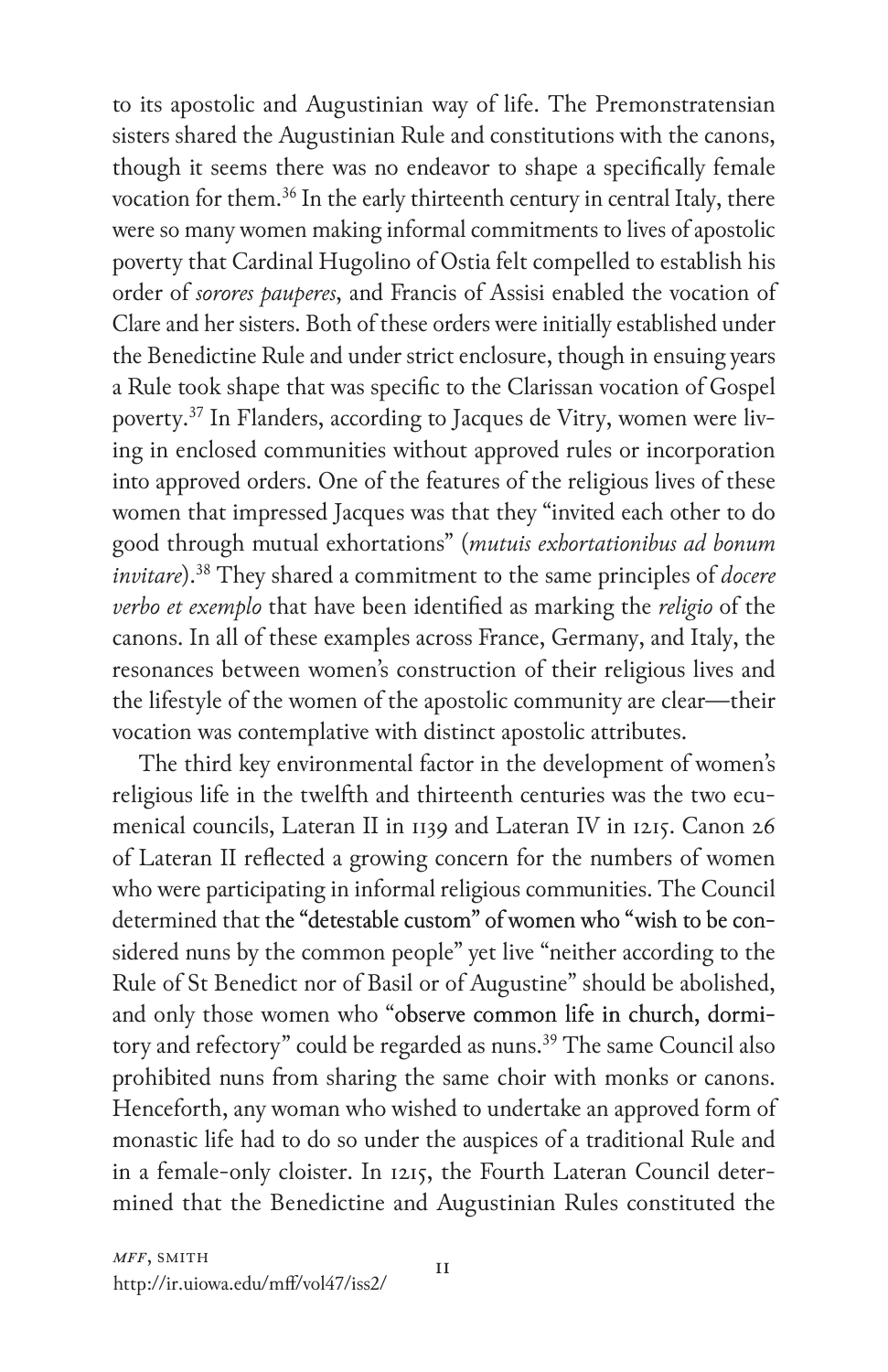only formulations for the monastic or canonial life. From this time, no one was permitted to found a new religious order (*religionem*).40 If anyone, male or female, converted to a religious life (*religionem*), they were expected to enter an approved order, and anyone wishing to found a new house was required to accept an existing "approved rule and institute" (*regulam et institionem accipiat de religionibus approbatis*).41 By requiring commitment to an approved Rule (that is, Benedictine or Augustinian), the Council was determining that all forms of religious life should have the respectability of one of the traditional Rules and that all religious should commit either to the enclosed stability of the Benedictine *religio* or to the explicitly apostolic principles of Saint Augustine. It was also understood that both these Rules constituted broad frameworks for a religious life and that any community or order would develop particular practices that would usually be inscribed as institutes or constitutions which would shape its specific religious commitment and enable the quality and nature of its vocation.

#### **The Vocation of the Preachers**

Dominic Guzmán had lived for approximately ten years as a cathedral canon before he travelled with his bishop, Diego of Osma, to France where they undertook their mission to the Cathars in the Languedoc in 1206—a task that ultimately led to the formation of the Order of Preachers. Diego had undertaken the reform of his cathedral community, according to Jordan of Saxony (ca. 1233) taking "pains to urge his canons, by frequent admonitions and salutary exhortations, to agree to observe a canonial religious life under the Rule of St. Augustine."<sup>42</sup> Dominic and the little band of canons who accompanied him into the Languedoc had been committed to the strict form of Augustinian life.<sup>43</sup> They had been accustomed to the *religio* that Augustine had formulated for his contemplative community, sharing with the canons of their day an apostolic vocation of *quies*, communal property, and dwelling together in concord. With the success of their mission, Dominic approached Innocent III in 1215 seeking permission to establish an order of itinerant preachers.<sup>44</sup> The preachers elected to continue to live according to the Augustinian Rule—in Jordan's view, this was because Augustine "had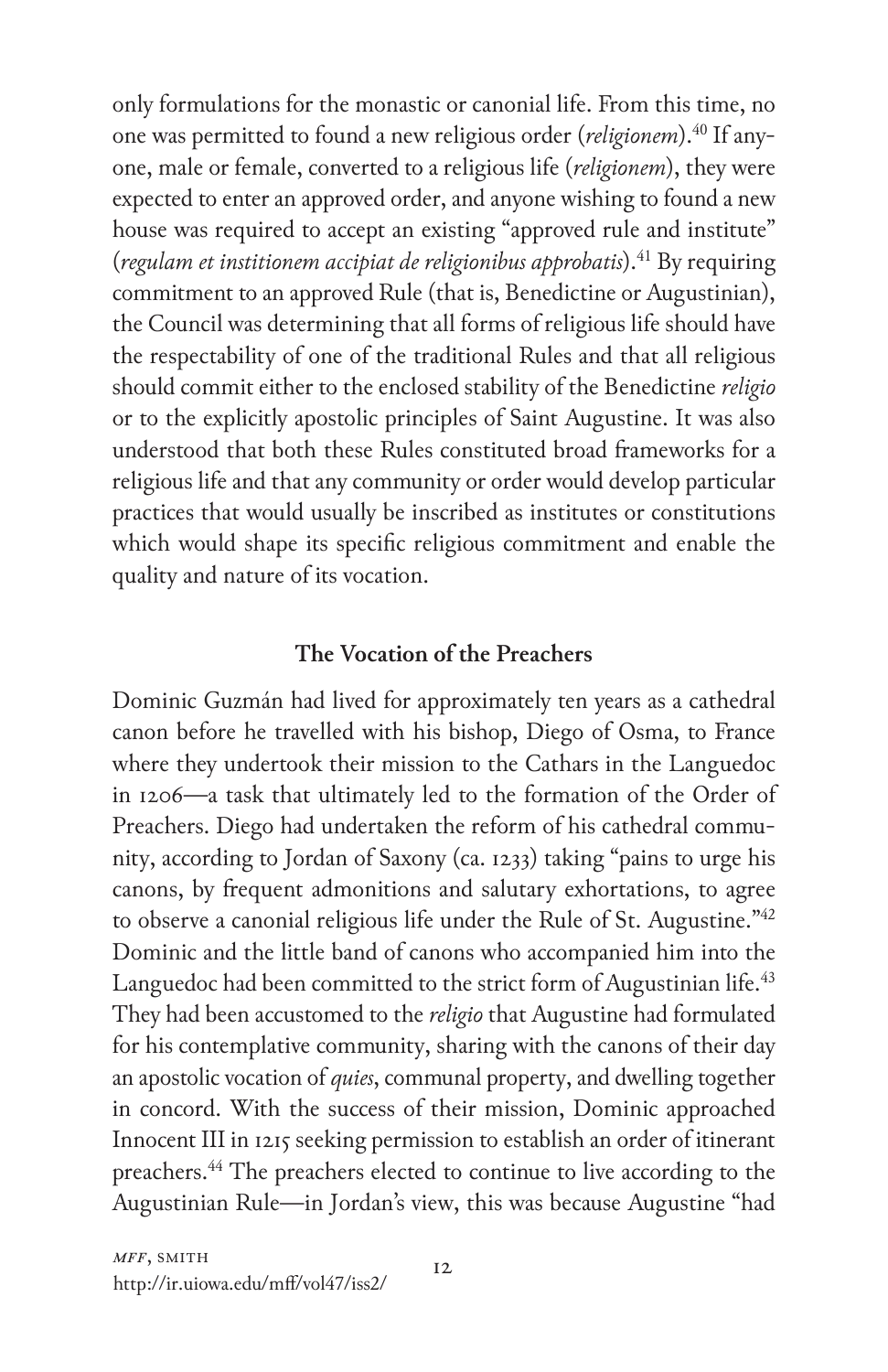been an outstanding preacher."45 Dominic and his new Order of Preachers thus remained loyal to their original commitment to their Rule, distinguishing, as Augustine had done, that the duty of an active preaching vocation demanded that the cleric relinquish the *vita contemplativa* for the *vita activa*. While Dominic's new *religio* was exceptional, its foundational principles were long established; he and his Preachers lived an apostolic vocation under the Rule of St. Augustine, they were committed to the edification of their fellow Christians, and they renounced personal possessions. In later years, Gregory IX would describe Dominic as a "man who was an adherent of the entire apostolic rule."46

The Preachers' new vocation constituted a far different life from that which they had led as canons. Like Augustine's community of clerics, the friars' *religio* was embedded in the *vita activa*, and they had, in part, relinquished the *quies* of a monastic life withdrawn from the everyday world. The vocation of the Preachers then was apostolic in that they lived under the Augustinian Rule, they pursued active preaching work, and they lived without possessions. In keeping with Augustine's representation of the preaching vocation, Dominic and his Preachers recognized that their labors could only succeed if they were nourished on the fruits of study and contemplation. So essential were these pursuits to the fulfillment of their vocation that each friar was required to devote some part of his time to study.<sup>47</sup> Indeed, the General Chapter of 1228 determined that the prior of a community had the authority to dispense the friars from other duties, including chapter and the office, if he considered it more appropriate that they should spend the time in study or preaching.<sup>48</sup> Thus the Preachers' lives had to constitute a mix of active preaching and contemplative study. Still, in keeping with the Augustinian spirit, it was only because preaching was perceived as a divinely imposed duty that the friars could endure to relinquish their contemplative lives. While they were committed to the principle of lifetime study, they were excluded from the *optimam partem* of the apostolic life, the pure *vocatur ad quies*.

The Preachers' vocation was evoked in their constitutions in conjunction with the Augustinian Rule.<sup>49</sup> Both of the surviving redactions of the constitutions open with the Augustinian evocation of unanimity of spirit and go on to define the behaviors and practices that align the Preachers with the Augustinian *religio*, thus establishing their specifically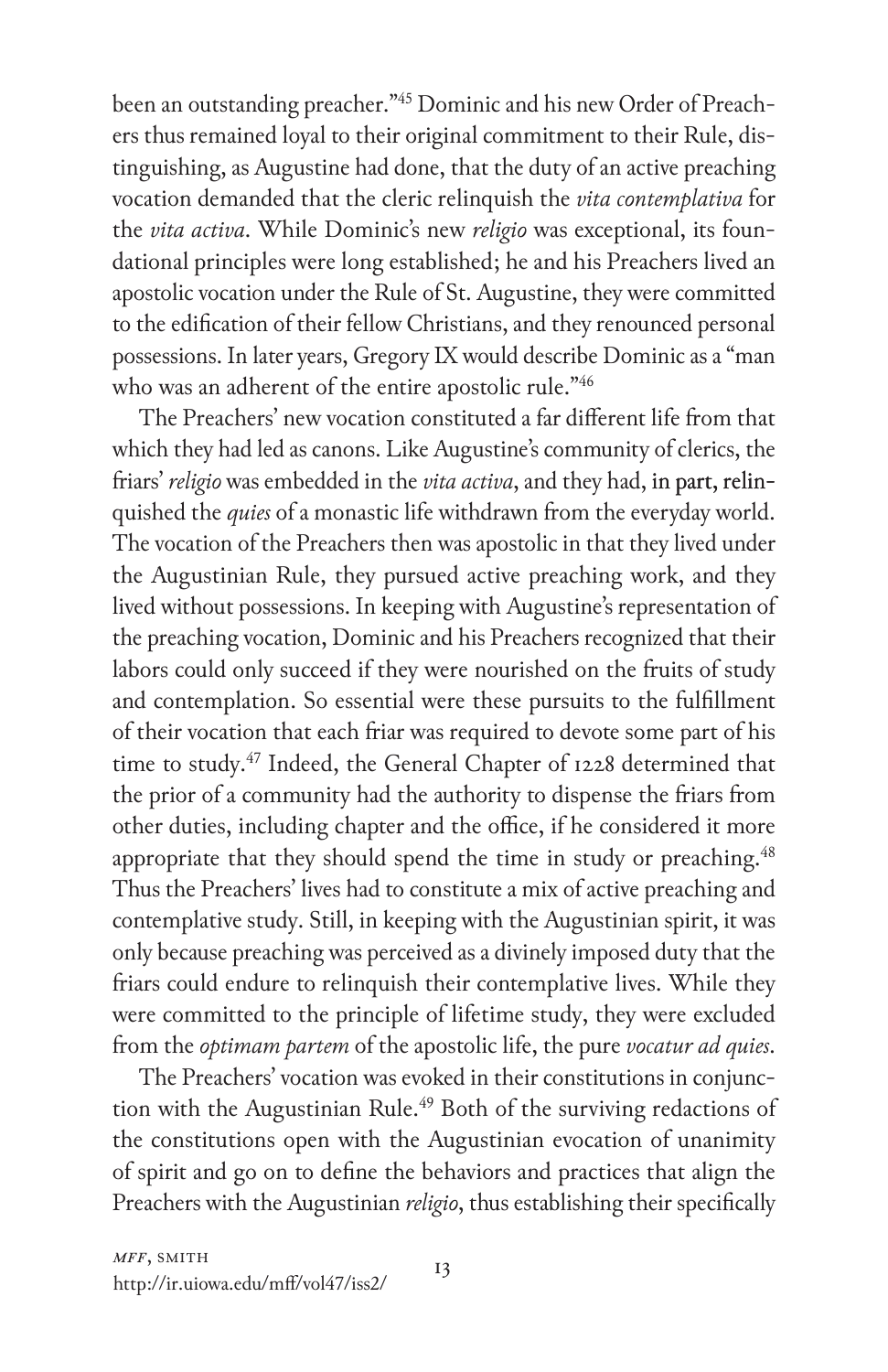Dominican vocation.<sup>50</sup> Nothing in the constitutions is at odds with the Augustinian Rule; they incorporate apostolic unanimity and poverty and allow times for work and for silent contemplation and study. Augustine's Rule allowed for any *religio* that fulfilled its apostolic qualities. The Dominican duty is to preach; yet, in keeping with the Augustinian ideal, where no such duty exists then *quies* can and should be maintained. The Dominican *religio* included times of *quies* for the friars and limited any interference with study and contemplation during the time spent *in monasterio*. Their preaching had to be a product of their contemplation; therefore their duty included time spent in the monastic *quies* so dear to Augustine.

#### **The Establishment of the Dominican Women's** *Religio*

When Dominic and his preachers took up the yoke of the active apostolic preaching life in the Languedoc, Dominic established a base near Fanjeaux as a place of retreat. The first women's community associated with the work of Dominic's little band of preachers was a small group of women whom they had recovered from Cathar communities around Fanjeaux in  $1205-06$ .<sup>51</sup> Dominic arranged for the women to live in Fanjeaux and persuaded Bishop Fulk of Toulouse to donate a church in nearby Prouille for their use.<sup>52</sup> Over the next few years Dominic was able to settle the sisters in Prouille with lands and buildings he obtained for them through a number of chartered donations. This little community became well respected in the region; it attracted donations of land and incomes and became known as the Holy Preaching.<sup>53</sup> The sisters (as they are called in the earliest charters) were not nuns in their initial years at Prouille-Fanjeaux as there was no order, and the Holy Preaching was not a permanent monastic foundation. Still, even if it was not entirely stable, Prouille *was* a religious community and its members followed the Rule of St. Augustine.<sup>54</sup> The sisters who lived as part of the Holy Preaching had been living in Cathar women's communities, which served as bases for the Good Men both for preaching and rest, just as the sisters of Prouille were doing. Their lifestyle had clear parallels with that of the women of the Acts community and as evoked in the Augustinian Rule: they lived quiet lives of work, contemplation, and prayer, and they were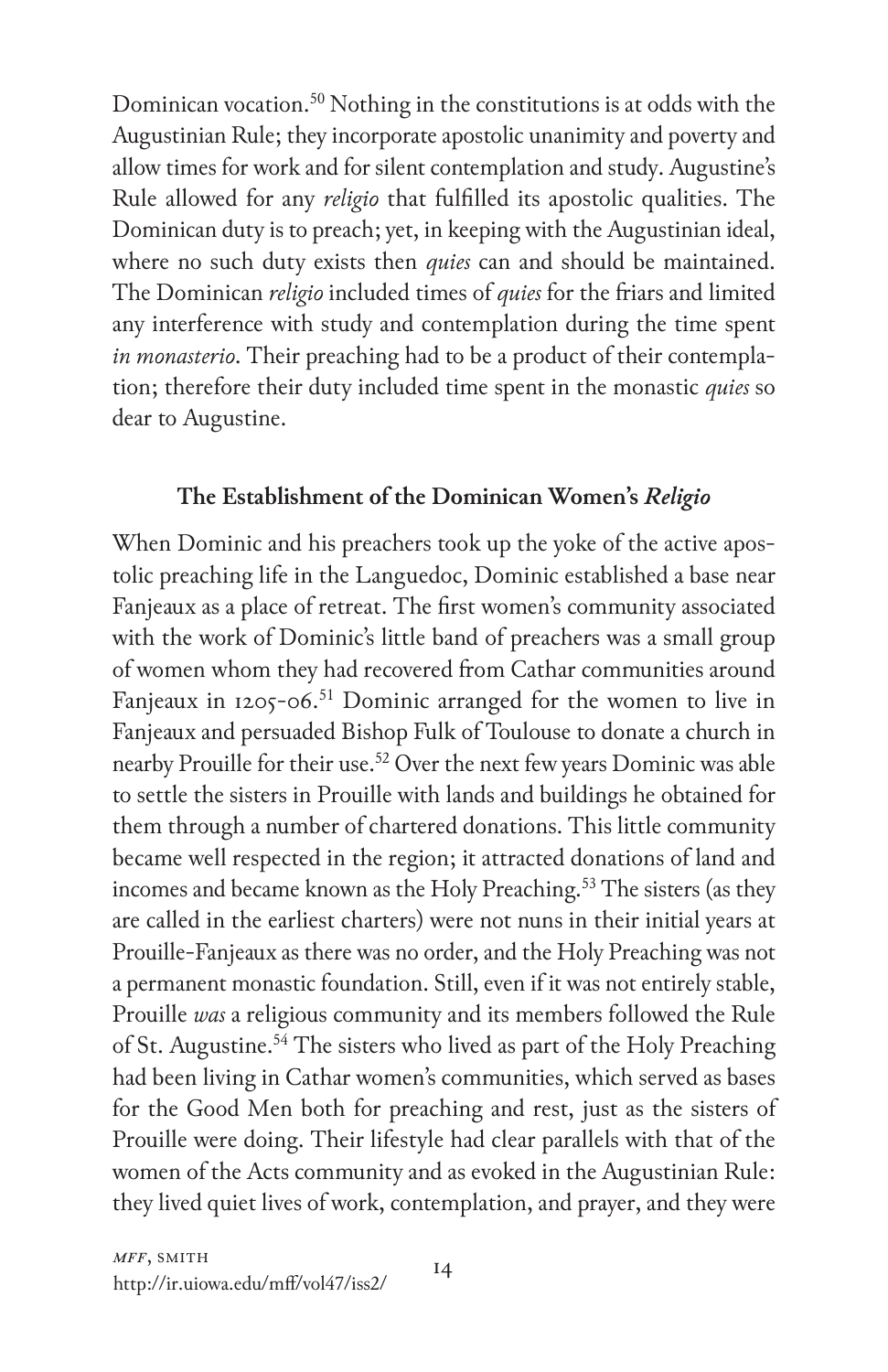not enclosed. Hence, the Rule would have been as appropriate for formulating the lives of the sisters of the Holy Preaching as for the friars. It was certainly part of Dominic's understanding of an appropriate basis for a women's vocation when he came to found his enclosed community of nuns in the church of San Sisto Vecchio in Rome.

The monastery of nuns established at San Sisto in 1220 was unlike any of the other communities of sisters that came into being as part of early Dominican history. While the sisters at Prouille, Madrid, and Bologna were converted to the Dominican way of life by the preaching of Dominic and his followers, the San Sisto community was founded as a papal project to reform the monastic observance of the sisters of the various nunneries of Rome.<sup>55</sup> Innocent III had initiated the plan, and Honorius IV brought it to fruition when he placed the task in Dominic's hands. The latter sought the assistance of Hugolino of Ostia who had been reforming the informal women's communities of central Italy.56 However, Hugolino had based his order of *sorores pauperes* on the Rule of St. Benedict in conjunction with his own institutes, while Dominic made the decision to base the *religio* of the San Sisto sisters in the Augustinian Rule.<sup>57</sup> This community was unlike the uncloistered group at Prouille because part of the papal mandate was that the new nunnery should be strictly enclosed.<sup>58</sup> Given that enclosure was a central issue for the papal reform project, it would seem that a *religio* that was based on the Benedictine Rule would have answered the intentions of the reformers, especially as the Roman nuns were already accustomed to it (however deficient their observance may have been). Hence, Dominic's decision to establish the San Sisto community on the Augustinian Rule was clearly made intentionally—and was made to define the vocation of the nuns as Augustinian *and* as apostolic.

While the Premonstratensian example may have influenced Dominic in choosing the Augustinian Rule for the sisters of San Sisto, he did not follow it by subsuming the sisters' *religio* under that of the Preachers. He wrote female-specific institutes that defined their *religio* as enclosed and then linked that enclosed *religio* with the apostolic vocation and Augustinian Rule of the Preachers. The San Sisto Prologue establishes that the basis for the life of the nuns is that of the Acts community: "just as in the beginning of the new-born Church the multitude of believers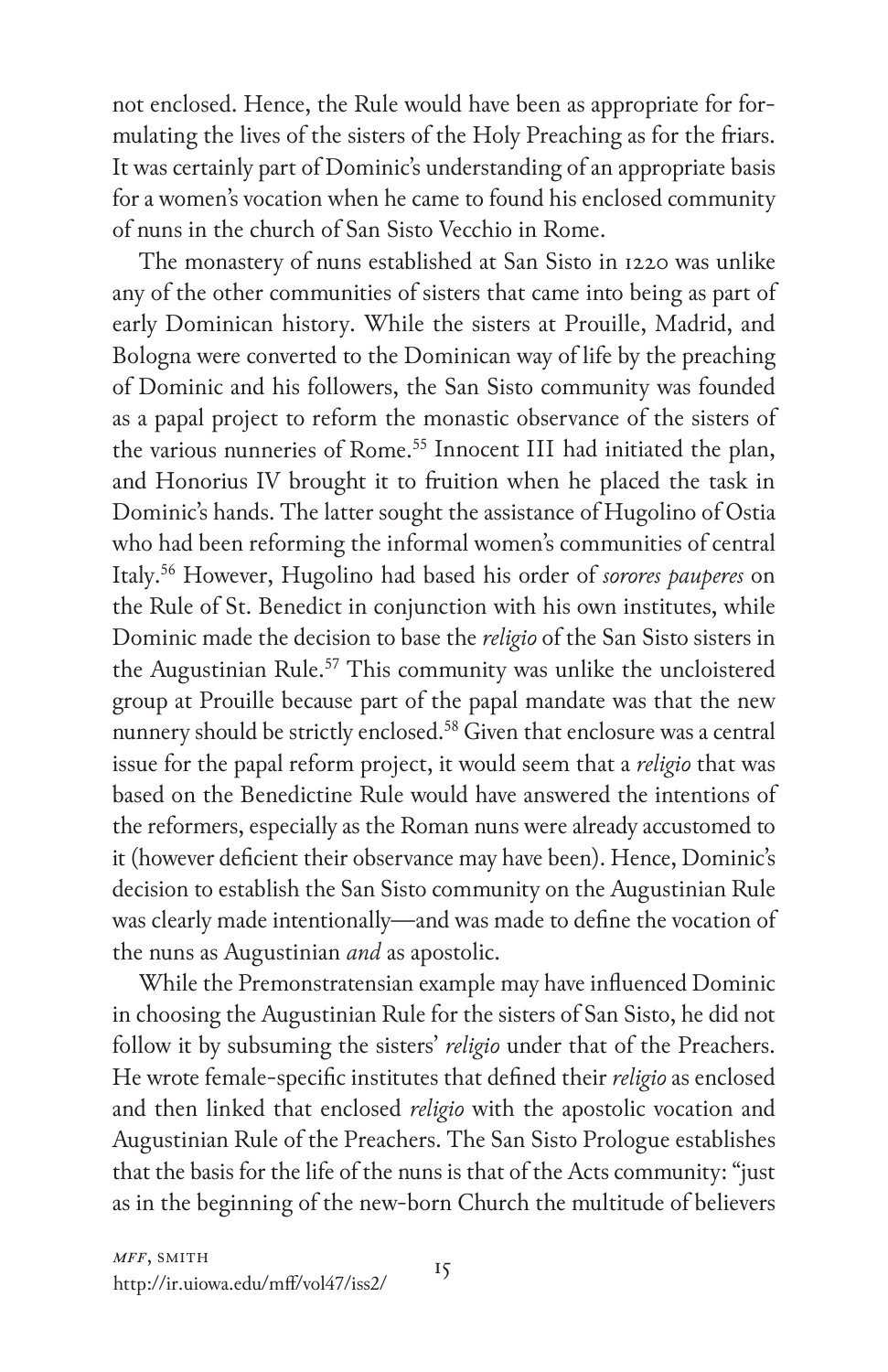was of one heart and one soul, and they had everything in common, in the same way it is proper for you to be of one custom and life in the house of the Lord."59 This echoes the principles outlined in the first chapter of Augustine's Rule and resonates with the account of the historical foundations for the communal life in Acts  $4:32.^{60}$  The Prologue concludes "And for that reason it is appropriate that you who live likewise under a rule and one vow of profession, should always be found uniform in the rule of living and the observance of canonical religion."61 Dominic here echoes the first sentence of the Preachers' Prologue and aims equally to foster unanimity of heart and mind. He then offers the means for achieving this goal when he states "this is the rule for truly living the life."62 Here, encapsulated in the San Sisto Prologue, is the monastic spirit as first achieved by the apostolic community, as understood and explicated by Augustine, and as observed by the Preachers. Dominic is endowing his community of nuns with this illustrious monastic heritage and manifestly locating them specifically in the *vita apostolica*, which they "live likewise."

Each of these texts, the Augustinian Rule, the Preachers' constitutions, and the San Sisto *institutiones*, formulates an apostolic *religio* through attention to both contemplative and active elements: prayer, contemplation, reading, silence, and work. With regard to prayer and reading, Augustine is relatively laconic, organizing a simple routine of prayer, reading, and quiet work intended to free monastics for that contemplation that is the cornerstone of their *religio*. While in their monasteries*,* the Preachers must participate in the office and chapter, and the performance of the daily round from matins to compline is clearly set out; however, nothing must be allowed "to impede study, or preaching, or anything pertaining to the good of souls."63 There is no particular time specified for reading or study as this is perceived as the principle endeavor of the Preachers when *in monasterio*. The San Sisto *institutiones* do not describe the prayers or times for the office, but these have been clearly established in the Rule. However, while neither the Rule nor the Preachers' constitutions makes any distinction between feast days and ordinary ferial days, on feast days the nuns are permitted to put aside all manual work so that they might be free for reading, the divine office, and prayer.<sup>64</sup> On ferial days they may, if it should be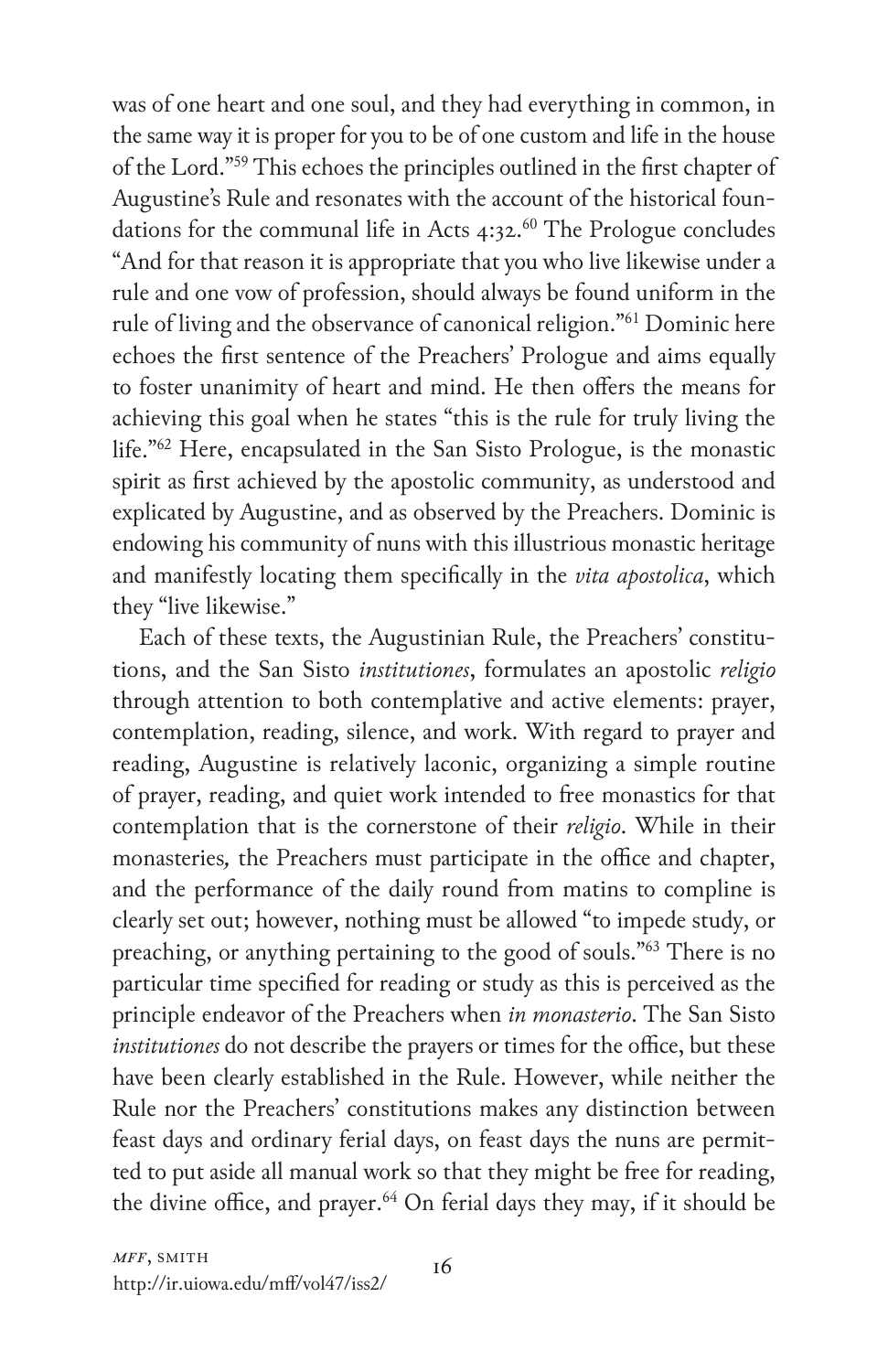perceived expedient, say the office for prime, terce, sext, and none in the workroom.65 The nuns of San Sisto undertake a daily round of prayer and reading that will enable the *otium cogitationis* that is the cornerstone of Augustinian monasticism.

Silence has, since the earliest days of the Church, been perceived as possessing fundamental value for the monastic life. Augustine translated his understanding of the retired monastic life as an opportunity for quiet study and contemplation into his Rule as an element of praxis. Silence should be observed at table and at work unless a task requires one to speak. There are to be no idle words and no one should "stand around weaving tales."66 Augustine's concise treatment of this fundamental value in the Rule is evidence of his understanding that anyone who had chosen the monastic life would have done so for the very opportunity that silence offered. Dominic was more explicit on the requirements for observance of silence by the Preachers: "Our friars should keep silence in the cloister, dormitory, in their cells, in the refectory and in the friars' oratory."67 As with Augustine, silence for Dominic was not simply a matter of not speaking; it is an entire approach to the *quies* of communal life. Of course, silence could only be expected of the Preachers while they were *in monasterio*, though in all places they should keep silence at meals.68 For the nuns of San Sisto, silence is expected in all places except during chapter or when given permission to speak in the parlor or at the window. In the workroom the Sisters are permitted to speak silently of things that pertain to their work.<sup>69</sup> The silence expected of the nuns is no different from that formulated by Augustine and by Dominic for the Preachers. *Silentium* is simply a foundational principle of the life of contemplation. The *religio* of Augustine's monks and that of the San Sisto nuns makes it possible for them to abide under monastic silence, while the Preachers will enjoy the opportunity for silent *quies* while *in monasterio*.

Work, like silence, has been regarded since the time of Augustine as elementary to the monastic life. Indeed, Aldolar Zumkeller has pointed out that Augustine's *De opere monachorum* established the "work ethic of Western monasticism." 70 From morning till noon Augustine sets his monks to work and, after none and the refreshment, they should work in the garden or wherever necessary until the lighting of the lamps.<sup>71</sup>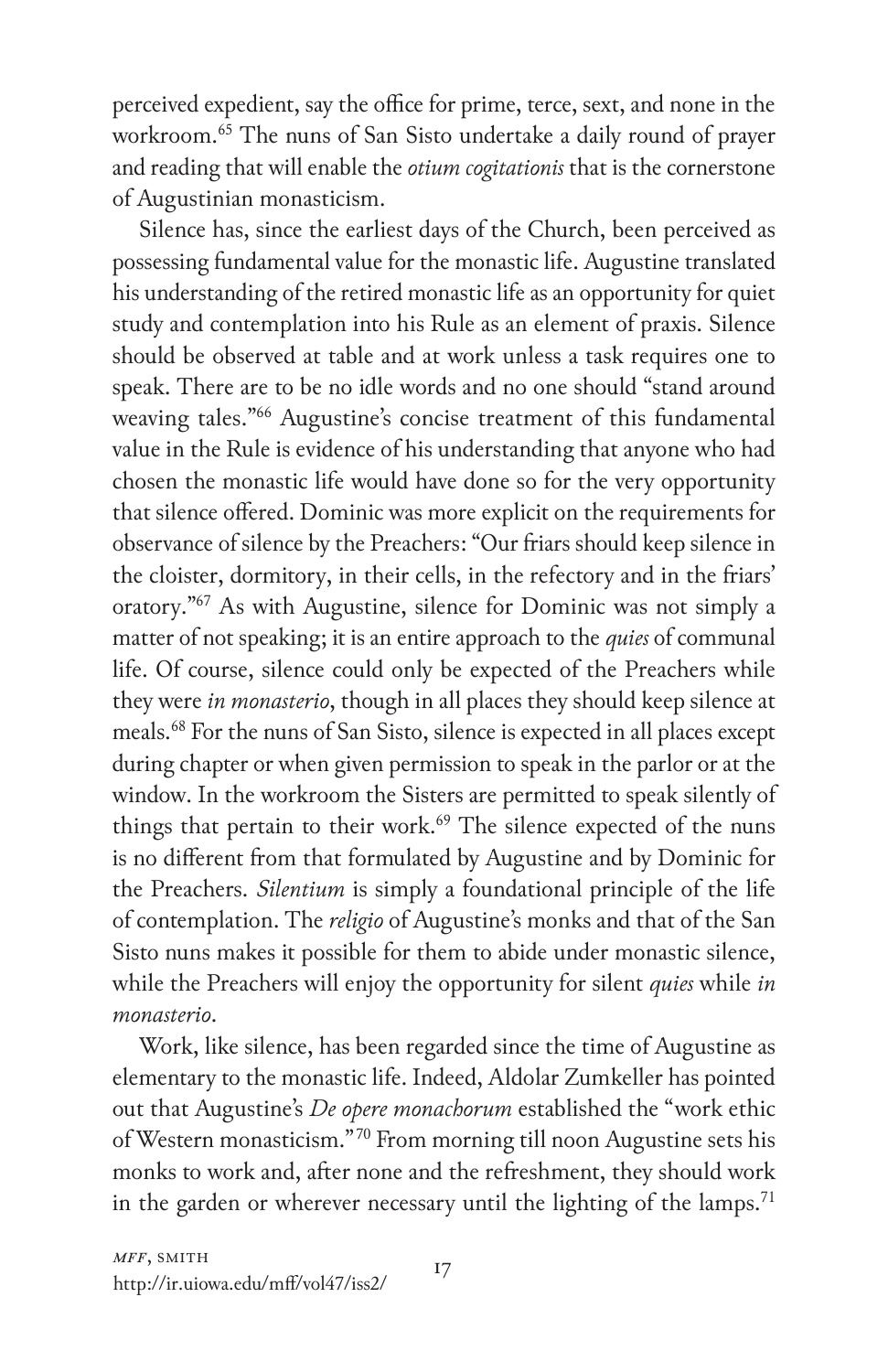In formulating the *religio* of the Preachers, Dominic perceived that the demands of their preaching ministry would require periods of study and contemplation when they could ill afford time for manual work, and hence there is no reference to it in the constitutions. The *religio* of the Preachers still retained Augustinian *vacatio ad contemplatii* when in their monasteries, while their work of preaching formed their active fulfillment of the *vita apostolica*. In the case of the nuns of San Sisto, Dominic provided for their observance of apostolic and Augustinian ideals of work, both for its spiritual benefit and as contributing to communal well-being, and he quotes foundational biblical texts regarding the ethical value of work in an apostolic community: "the Apostle [Paul] says, 'anyone who will not work should not eat."<sup>72</sup> Hence, in those hours not set aside for prayer, reading, preparation for the Divine Office or chant, or for the learning of letters, the Sisters, like Augustine's monastics, should apply themselves attentively to manual work.<sup>73</sup> It is important to emphasize here that the Sisters are enabled to engage in reading and study, thus aligning their spirit and practice with the Rule and identifying their vocation with the contemplative role of Mary in the apostolic community. While the nuns of San Sisto may be required to perform manual work, that is not expected of the Preachers; their work practices unquestionably locate them within the Augustinian and apostolic traditions.

## **The Expansion of the Order of the Sisters of San Sisto in Germany**

The Augustinian Rule had been in use in women's communities in Germany and Flanders since at least the early twelfth century. Commencing in the diocese of Trier around 1100, Augustinian communities of canons dispersed quickly across Germany, and many of these held the *cura* of female communities. As Julie Hotchin points out, many male communities perceived their associations with religious women as enabling the latter to participate in the apostolic life. Likewise, their own apostolic duties were fulfilled when they assumed the pastoral care of the sisters' communities.<sup>74</sup> In Alsace, the group of reformed monasteries associated with the canonial community at Marbach was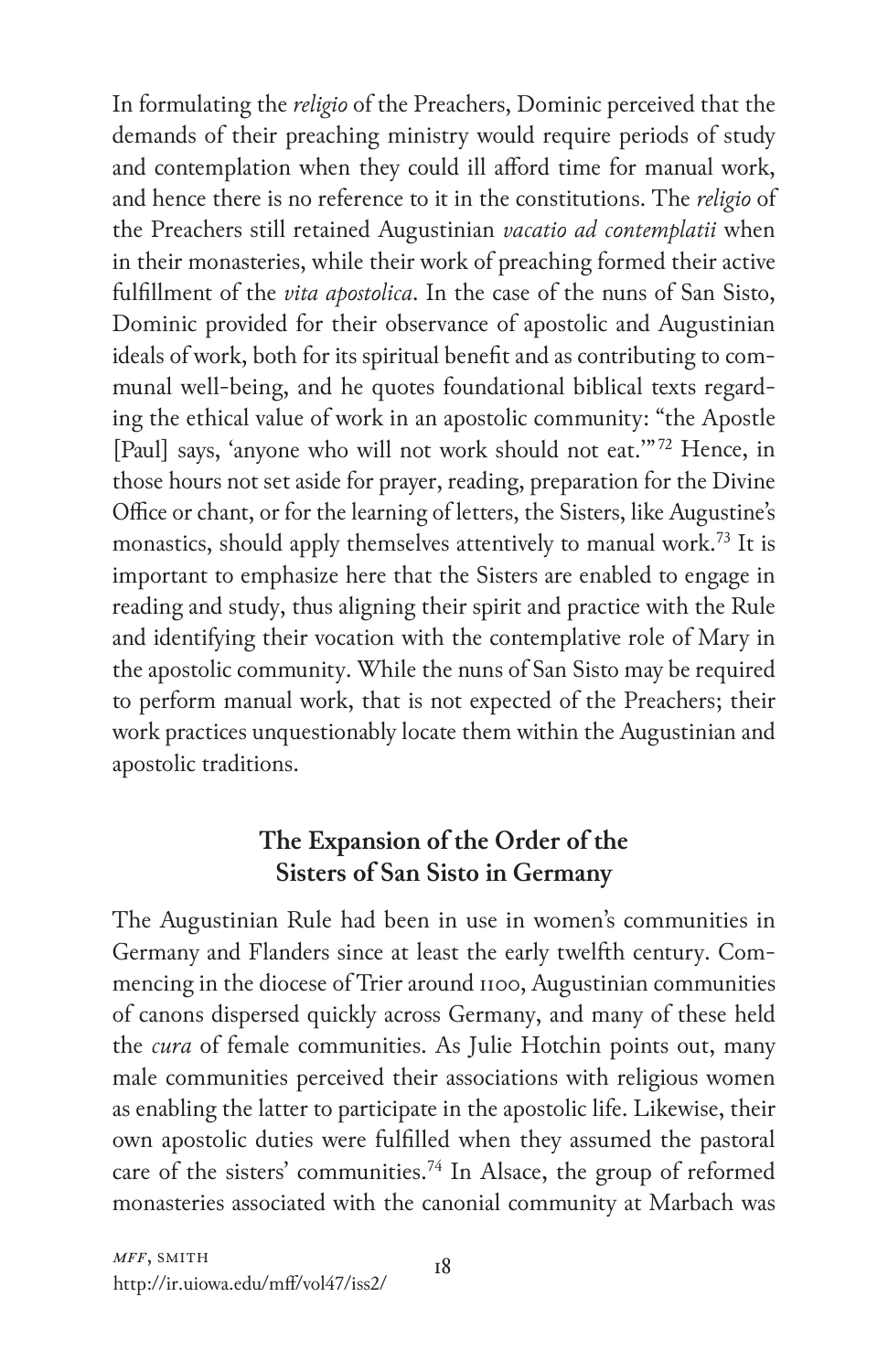notable for its "openness to women," and indeed, in some cases, when a male foundation was established in this region, it was accompanied by the foundation of a linked community of canonesses likewise living under the Augustinian Rule.<sup>75</sup> The close ties that existed between these communities were not simply in fulfillment of the *cura monialium*, but also represented a true spirit of collaboration. Fiona Griffiths comments that the close relationships between the male and female Augustinian communities in Germany aspired to achieve the spirit of mutuality of the Acts community.Griffiths argues that the reform impetus at Marbach sprang from the Hirsau reforms and that the Hirsau movement was so invested in its commitment to the imitation of the Acts community that it perceived the inclusion of women as standard.<sup>76</sup> Thus it is perhaps not surprising that the new orders based on the Augustinian Rule, such as the Premonstratensians and the Dominicans, found fertile ground for their dissemination in Germany and Flanders. Shelley Wolbrink has established that women's communities of the Order of Prémontré were very successful in northwestern Germany in the twelfth century.77 A significant number of Premonstratensian women's houses were founded in this region (seventeen out of the twenty-five Premonstratensian foundations in this region were for women). 78 The sisters followed the Rule of St. Augustine and shared the canons' *institutiones* with nine female-specific chapters inserted.<sup>79</sup> Wolbrink explains that the relationship of the Premonstratensian canons with their sisters has been misunderstood and that, far from denying women access to the order and to their care (as has been maintained by scholars since Grundmann), the canons formed close ties with "vibrant" women's communities.<sup>80</sup> Likewise, from the earliest days of the Dominican mission in Germany, the Preachers formed strong links with religious women and informal women's communities. Grundmann has traced both the development of this association and the spread of the San Sisto *institutiones* in parts of Germany.81 Similarly, Ernest McDonnell has demonstrated the close links between the Dominicans and the women's religious movement in Belgium and Germany from the earliest days of their mission in that region, and he is quite explicit that "Germany was the real home of the Dominican nuns." <sup>82</sup>

The earliest regulatory text for a German Dominican community to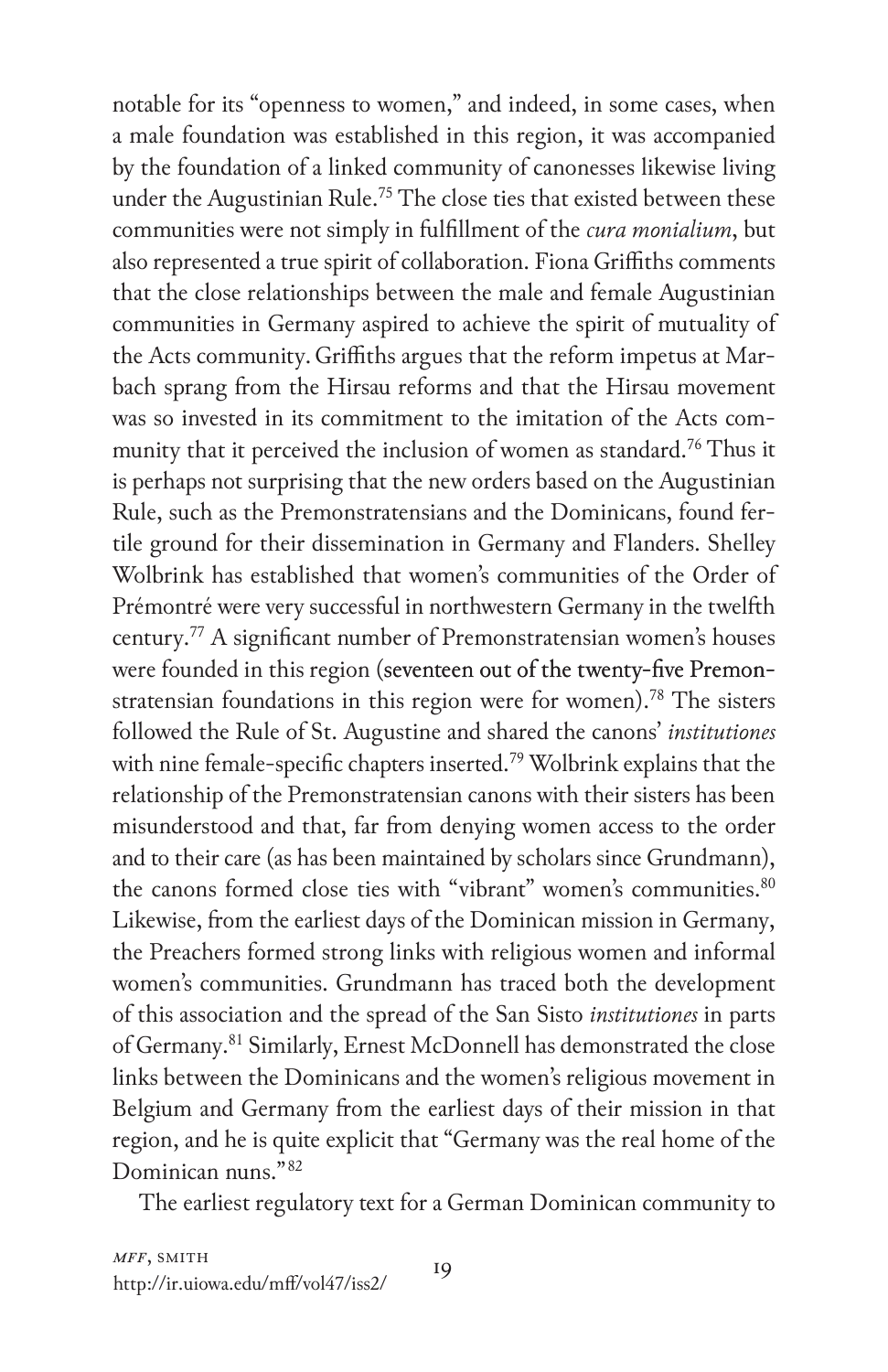have survived is also the earliest surviving copy of the San Sisto *Institutiones*. In 1232, Gregory IX placed the Pénitente Sisters of Mary Magdalene of Strasbourg, who had been living according to the Benedictine Rule and the Cistercian constitutions, under the "Rule of the Blessed Augustine and the institutions of the order of nuns of Saint Sixtus of Rome."83 The Sisters of Mary Magdalene were also provided with their own *Constitutiones* (probably at about the same time), which were derived from the 1228 *Consuetudines Fratrum Predicatorum*. 84 It would appear that the change of Rule and institutes was the pope's initiative and that the Dominican Preachers played no part in this shift in the Pénitente Sisters' *religio*. 85 (It may have been that Gregory was aware of the predilection for the Augustinian Rule among religious women in Germany.) The San Sisto *Institutiones* circulated widely among German women's communities with some existing houses choosing to exchange their institutes for the *Institutiones* or with new houses coming into being under the direct influence of the Preachers. Either way, many communities of Dominican affiliation or conviction sprang from the women's religious movement in Germany during the second quarter of the thirteenth century.<sup>86</sup> The strength of the response of religious women in Germany to the Preachers, and their attraction to the Dominican way of life, clearly demonstrates the close alignment between the two vocations and the appeal for these women of a vocation based in the Augustinian Rule.87 The dissemination of the San Sisto *Institutiones* in Germany continued until the ratification of the authoritative institutes, applicable to all women's houses in the Order, at the General Chapter of 1259, and at no point was there any perception that the Sisters should/could not live the form of religious life that was enabled under the Rule of Saint Augustine.

## **The Later Institutes**

In April 1245, Innocent IV issued a bull, addressed to the Dominican Master General and the Provincial Prior of France, affirming the foundation of the female monastery of Saint Dominic at Montargis by Amicie de Montfort and establishing its place in the Order.<sup>88</sup> Sometime between 1245 and 1250 the monastery was provided with its own *Consuetudines*, of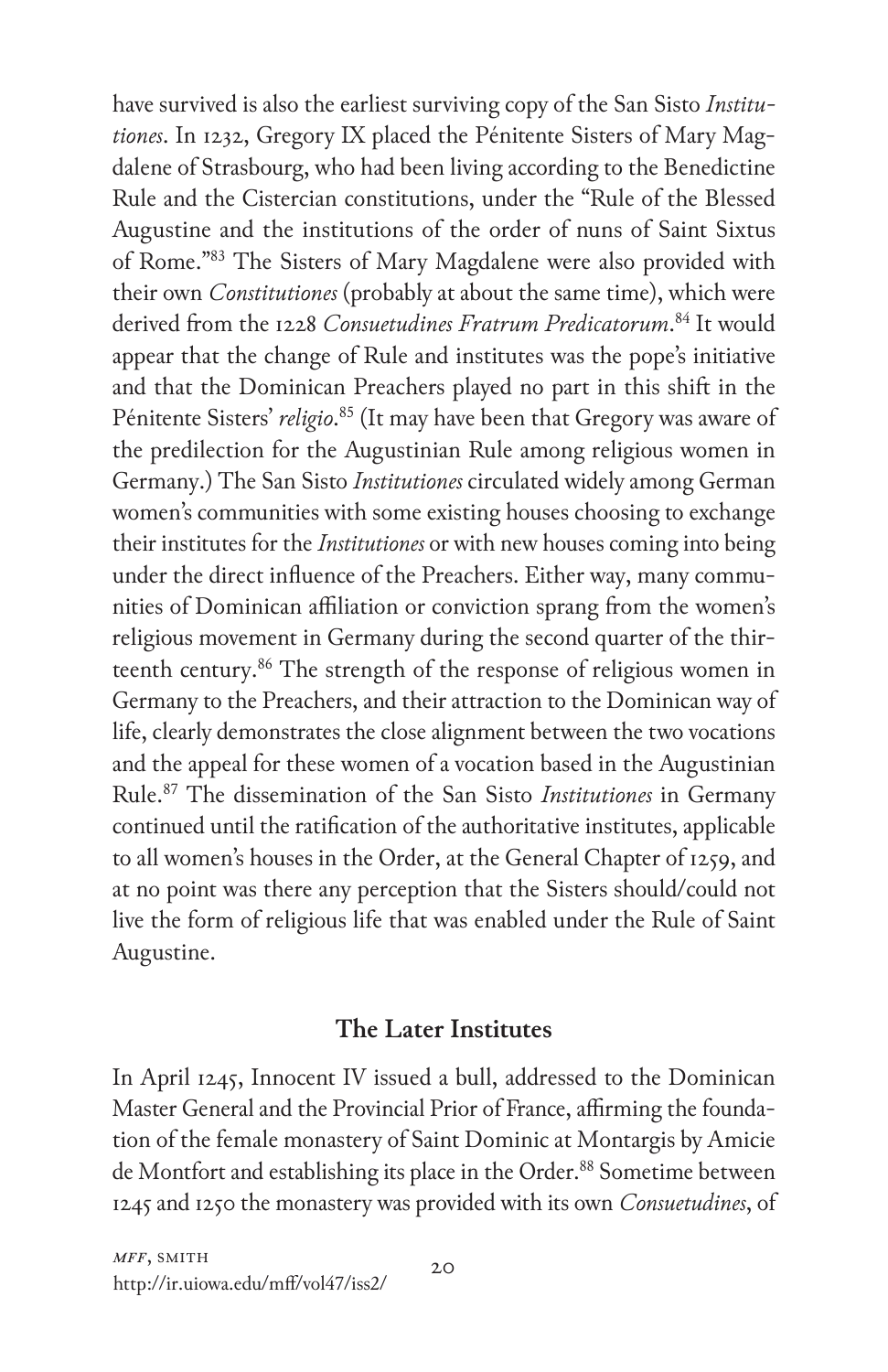which the only surviving copy is in a manuscript from 1250.89 Humbert de Romans was Provincial Prior of France at this time, and it has generally been accepted that he was instrumental in the formulation of the Montargis *Consuetudines*. 90 The Prologue opens with the Augustinian commendation to live "according to the precept of the Rule to have one heart and one spirit in the Lord."<sup>91</sup> The only elements of the Montargis *Consuetudines* that were not applicable to the friars were the rulings on the duties of the cellaress and *circatrixes*, on manual work, and on the maintenance of enclosure—that is, matters that pertained to the Sisters' enclosed life and to their Augustinian commitment to work.

In 1259, the General Chapter at Valenciennes approved the definitive *Constitutiones* for the Sisters. These were unquestionably the work of Humbert de Romans (Master General, 1254-63), who had observed that the women's communities that were ostensibly Dominican were not following uniform institutes. He had addressed his concern to Alexander IV in 1257, and the pope supported his plan to establish obligatory institutes for the Sisters.<sup>92</sup> Humbert presented his new compilation to the General Chapter in 1259 and required the provincial priors to disseminate it. In his encyclical letter to the Sisters, he decreed that anyone who did not wish to accept the new *Constitutiones* would by no means be received as members of the Order.93 Significantly, the Sisters' *religio* continued to be based on the Rule of St. Augustine and remained in close correspondence with that of the definitive *Constitutiones* of the Preachers approved at the General Chapter of  $1256.^{94}$  The prologues of the two *Constitutiones* differ negligibly, with both exhorting unity of heart and spirit in the Lord, thus echoing Acts 4:32 and the Augustinian Rule, and preserving the apostolic origins of both the female and male vocations. The only distinctions between the precepts for the Sisters and those of the Preachers is that, as the Sisters do not have a duty to go out of their communities to preach, they must live entirely within their monasteries, preserving strict enclosure, and they must work with their hands for the benefit of the community. When the Preachers are residing within their communities, they are to behave in the same manner as the Sisters except that they are excused from manual work if they require the time for study or contemplation preparatory to their preaching duty. The similarities of wording and expectations between the *Constitutiones* of the Preachers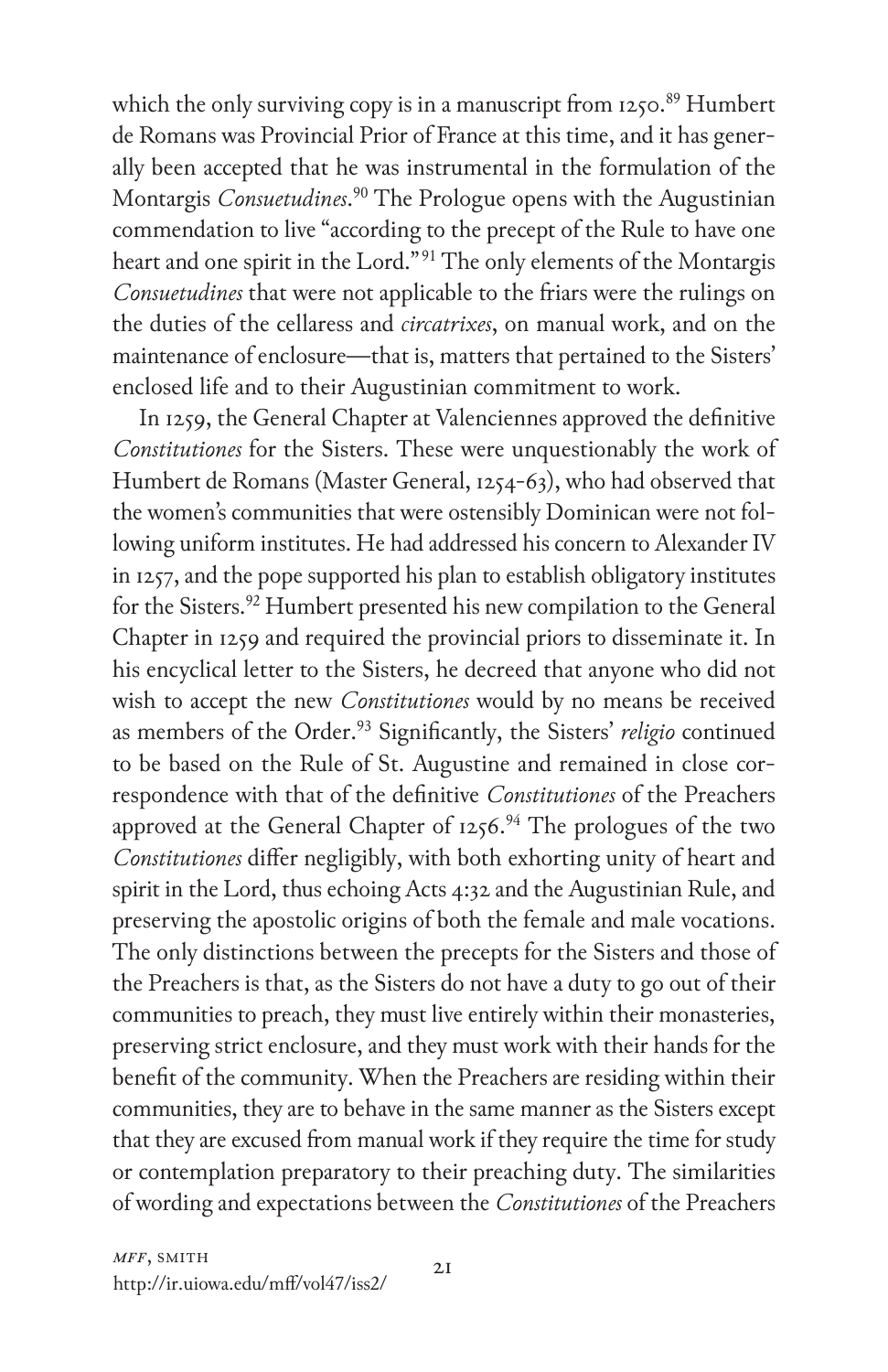and those of the Sisters indicate just how mutual their vocations really are. The 1259 *Constitutiones* were understood as legislating the basis for a *religio* that definitively made the Sisters part of the Order. It may also be that by keeping the Sisters' *Constitutiones* as close as possible to those of the friars, the Preachers' vocation might be seen as reciprocally linked to the contemplative life undertaken by the Sisters.

#### **Conclusion**

Participating in the *religio* of an order requires commitment to its Rule and institutes. Ultimately any Rule or institutes is a statement of principle, of ideal behaviors; it offers potential for achieving particular spiritualities and fulfilling specific practices. The fulfillment of ideals and the realities of actual behaviors depend upon individual groupings and regimes—that is, real life is never ideal. However, the spirit of an Order is conceived in the intentions of its founder(s) and of those who formulate and adapt its institutes. The Augustinian Rule replicates the *vita apostolica* as represented in Luke's Gospel and the Acts of the Apostles. It enables both active and contemplative vocations. The duty of Augustine's active community was the task of preaching, which meant that the canons had to relinquish part of their *contemplatio*, though they were still expected to preserve times of *quies* in their *religio*. Augustine was specific that his preachers lived the *vita mixta*, and Dominic's Preachers did likewise—but Augustine's monastics lived entirely the *vita contemplativa*, as did the Dominican Sisters.

The Augustinian Rule, as a required fundamental Rule, was deemed to make a real contribution to the shaping of the vocation of the Preachers. Some friars during Humbert's time considered that they should not have it as their Rule because it applied to canons, which, in their selfperception, they were not.<sup>95</sup> Concerned for this disaffection, Humbert wrote a long commentary on the Rule to demonstrate its aptness for the Dominican preaching vocation. He glosses each phrase of the Rule, making clear how it pertains in particular to the Dominican *religio*. 96 Thus, if the Rule has an active and significant part in the vocation of the friars, its application to any vocation, including that of the Sisters, must likewise be meaningful and must be understood as apt—the Sisters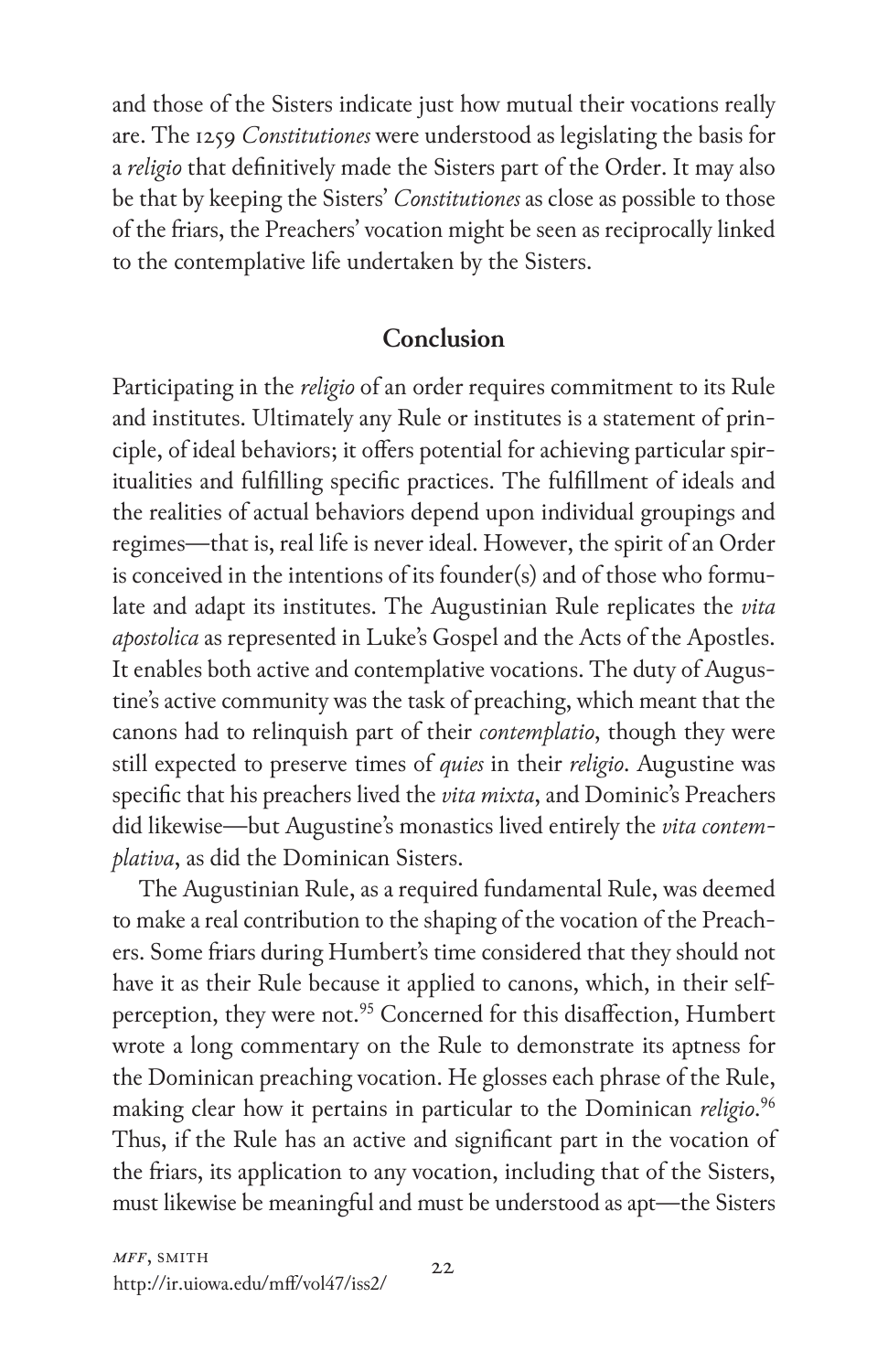were Augustinian as well as Dominican. The presence in some Dominican nunnery libraries of works by Augustine, including the Rule, and of commentaries on the Rule by Humbert of Romans and Hugh of St. Victor reinforces this point.<sup>97</sup>

The Rule of Saint Augustine operated jointly with each edition of the Dominican Sisters' institutes to construe an apostolic women's vocation. The Sisters, like the friars, lived according to the Augustinian Rule supplemented with order-specific institutes; these texts conjointly formulated the particular practice and spirituality of the Order. It was the amalgamation of the two that constituted the Dominican women's vocation—their *religio* must be understood as the fused elements of the two documents. While each recension of the institutes might propound slight variations of practice, the fundamental spirit of each text was consistent with the ideals established by Jesus and invoked by Augustine, and they all evoked a vocation that was both female and apostolic.

The application of the Augustinian Rule to the religious lives of the Sisters offered them the opportunity to embrace the contemplative form of the apostolic life that Jesus had said was its best part. They were to live the enclosed monastic life, premised on the Augustinian life of *otium cogitationis*, and were enabled, and expected, to participate in the *vita apostolica*. Their lives would be a realization of Jesus's "one necessary thing," and they would be living as Augustine had envisioned. Hence Michel Parisse's claim that religious women were excluded from "the ideal religious life of evangelical perfection" that was available to monks, canons, and friars underestimates the quality of the vocation of the Dominican Sisters.<sup>98</sup> The fact that they did not preach did not thereby exclude them from the vocation that was inaugurated by Jesus, fulfilled by women and men of the apostolic community of Luke and Acts, and embodied in Mary Magdalene. Through the Augustinian Rule the Sisters were incorporated institutionally into the *vita apostolica*—the Sisters lived regular, contemplative, enclosed lives, but their *religio*, by virtue of their obedience to the Rule and by the close affinity of their institutes with the constitutions of the Preachers, was inherently apostolic.

*University of Sydney*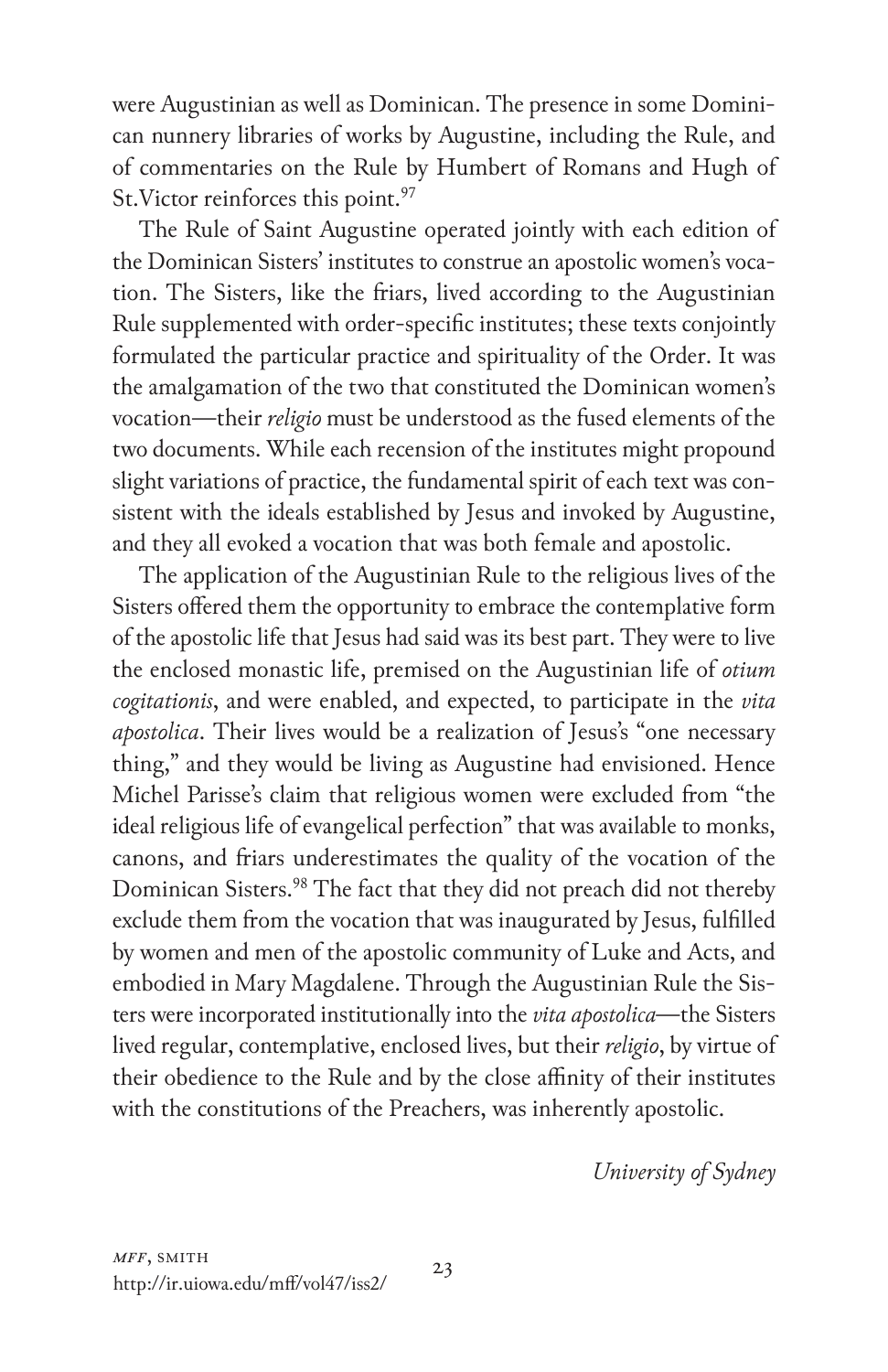#### **Q** END NOTES

1. Jean Leclercq, "Women's Monasticism in the Twelfth and Thirteenth Centuries," *Greyfriars Review* 7 (1993): 167-92; Michel Parisse, *Les nonnes au moyen âge* (Le Puy: Christine Bonneton, 1983), 81; Micheline Pontenay de Fontette, *Les religieuses à l'âge classique du droit canon* (Paris: J. Vrin, 1967), 103.

2. The word *religio* might have a number of meanings in the central Middle Ages such as religious piety, religious or monastic lifestyle, a religious order, or a rule observed by an order. In the present discussion it is understood in the sense of a particular religious lifestyle with its specific communal environment and definitive principles and behaviors.

3. For purposes of clarity and simplicity in the present essay, I will use the general term "institutes" for any normative text written for a women's order or community and the general term "constitutions" for the texts written for observance by any male order or community. Within the various texts written for the Preachers and Sisters of the Dominican Order during the thirteenth century, a variety of terms were used including *institutiones*, *constitutiones*, *consuetudines*. When referring to any particular version of the Dominican institutes and constitutions, the specific Latin term used within the text will be cited.

4. Julie Ann Smith, "Prouille, Madrid, Rome: The Evolution of the Earliest Dominican *Instituta* for Nuns," *Journal of Medieval History* 35 (2009): 340-52; 351.

5. John 4:28-30: "reliquit ergo hyriam suam mulier et abiit in civitatem et dicit illis hominibus venite videte hominem qui dixit mihi omnia quaecumque feci numquid ipse est Christus exierunt de civitate et veniebant ad eum." John 20:16-18: "dicit ei Iesus Maria conversa illa dicit ei 'Rabboni' (quod dicitur Magister) Dicit ei Jesus . . . 'Vade autem ad fratres meos et dic eis ascendo ad Patrem meum et Patrem vestrum et Deum meum et Deum vestrum.' Venit Maria Magdalene adnuntians discipulis quia 'vidi Dominum et haec dixit mihi."

6. Acts 4:32-35: "Multitudinis autem credentium erat cor unum et anima una nec quisquam eorum quae possidebant aliquid suum esse dicebat sed erant illis omnia communia. Et virtute magna reddebant apostoli testimonium resurrectionis Iesu Christi Domini et gratia magna erat in omnibus. Illis neque enim quisquam egens erat inter illos quotquot enim possessores agrorum aut domorum erant vendentes adferebant pretia eorum quae vendebant et ponebant ante pedes apostolorum, dividebantur autem singulis prout cuique opus erat."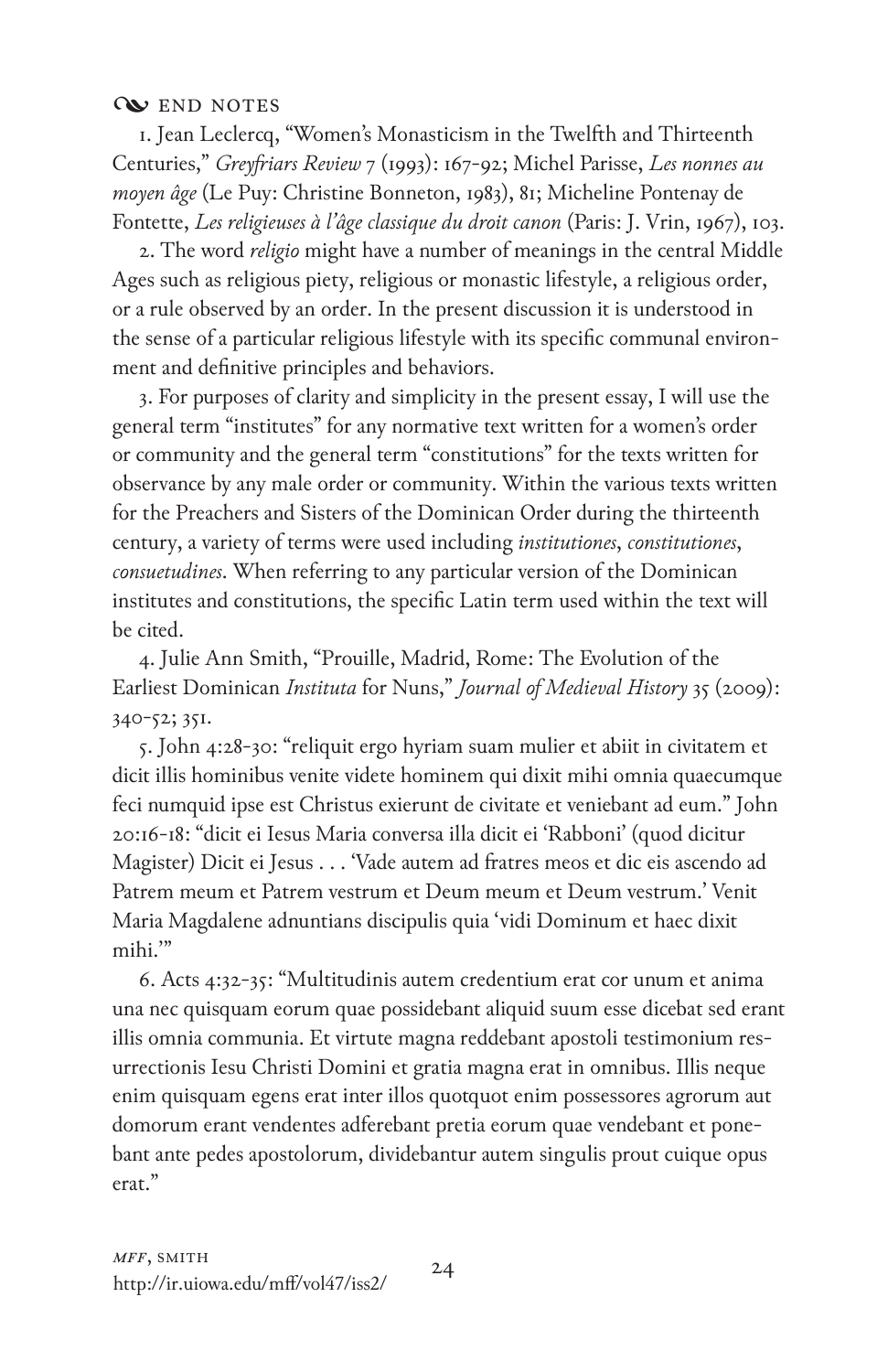7. Luke 10:41-42: "et respondens dixit illi Dominus Martha Martha sollicita es et turbaris erga plurima porro unum est necessarium Maria optimam partem elegit quae non auferetur ab ea." The place of this passage from Luke in medieval exegesis and religious life may be found in Giles Constable's study "The Interpretation of Mary and Martha," *Three Studies in Medieval Religious and Social Thought* (Cambridge: Cambridge University Press, 1995), 1-141.

8. Jo Ann McNamara, "True Yokemates," in *A New Song: Celibate Women in the First Three Christian Centuries,* chap. 2 (New York: Haworth Press, 1983), 23-40.

9. Adolar Zumkeller, *Augustine's Ideal of the Religious Life* (New York: Fordham University Press, 1986), 131-32. T. J. van Bavel, "The Evangelical Inspiration of the Rule of St Augustine," *Downside Review* 93 (1975), 83-99; 83-84 sums up Augustine's emphasis on the Apostolic foundation for his monastic life by enumerating biblical references in his works: in the Rule there are thirty-one biblical references, twenty-seven of which are from the New Testament, and most of these from Acts. The passage from Acts 4: 32-35 is cited almost fifty times in the whole of Augustine's work, 87.

10. *Augustine of Hippo and his Monastic Rule*, ed. George Lawless (Oxford: Clarendon Press, 1987). Augustine's Rule is in two parts, the shorter *Ordo Monasterii* (74-78) and the longer *Praeceptum* (80-108).

11. *Augustine of Hippo and his Monastic Rule*, *Praeceptum* 1:2-3, "Primum, propter quod in unum estis congregati, ut unianimes habitetis in domo et sit vobis anima una et cor unum in Deum. Et non dicatis aliquid proprium, sed sint vobis omnia communia. . . . Sic enim legitis in Actibus Apostolorum, quia erant illis omnia communia et distribuebatur unicuique sicut cuique opus erat."

12. *Augustine of Hippo and his Monastic Rule*, *Ordo Monasterii*, chap. 4, for we wish to live the apostolic life ("apostolica enim vita optamus vivere").

13. Ibid., chap. 8.

14. Ibid., chaps. 7 and 9.

15. Paul F. Gehl, "*Competens Silentium*: Varieties of Monastic Silence in the Medieval West," *Viator* 18 (1987): 125-60; 133-34 and 140-41.

16. Lawless, *Augustine of Hippo and his Monastic Rule*, 51.

17. See Jean Leclercq, *Otia monastica: études sur le vocabulaire de la contemplation au moyen âge* (Rome: Herder, 1963), the classic work for understanding the key ideas that underpinned monastic *contemplatio*. In his *De vera religione*, Augustine cited Psalm 46:10, "Be still and know that I am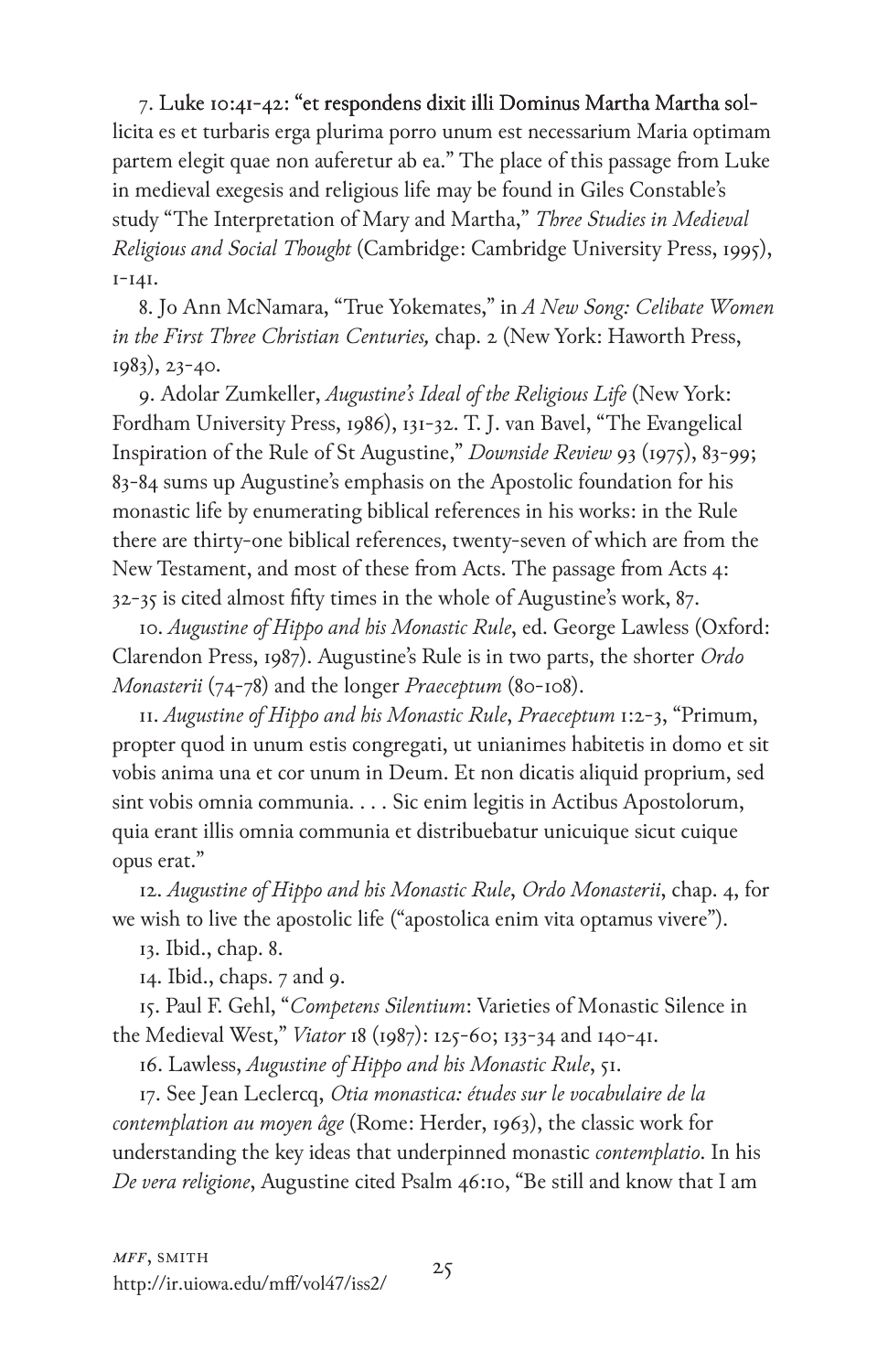God," as the call to *quies* and *contemplatio*; Lawless, *Augustine of Hippo and his Monastic Rule*, 51.

18. Zumkeller, *Augustine's Ideal of the Religious Life*, 188-94.

19. Augustine, *De Vera Religione*, Corpus Christianorum Series Latina 32 (Turnhout: Brepols, 1962), chap. 65: "Vocatur ergo ad otium, id est, ut ista non diligat, quae diligi sine labore non possunt."

20. Leclercq, *Otia Monastica*, 76-77; Lawless, *Augustine of Hippo and his Monastic Rule*, 51 and 57.

21. Zumkeller, *Augustine's Ideal of the Religious Life*, 41.

22. Ibid., 195-97.

23. M.-D. Chenu, *Nature, Man and Society in the Twelfth Century: Essays on New Theological Perspectives in the Latin West*, trans. Jerome Taylor and Lester K. Little (Chicago: University of Chicago Press, 1968), 206; Jean Châtillon, "The Spiritual Renaissance of the End of the Eleventh Century and the Beginning of the Twelfth," *The American Benedictine Review* 36 (1985): 292-317; 301.

24. Giles Constable, "Renewal and Reform in Religious Life: Concepts and Realities," in *Monks, Hermits and Crusaders in Medieval Europe*, Variorum Collected Studies; CS273 (London: Variorum Reprints, 1988), 37-67; 52-54.

25. Châtillon, "The Spiritual Renaissance," 316; Chenu, *Nature, Man and Society*, 214.

26. Caroline Walker Bynum, "The Spirituality of the Regular Canons in the Twelfth Century," in *Jesus as Mother: Studies in the Spirituality of the High Middle Ages* (Berkeley: University of California Press, 1982), 22-58.

27. Ibid., 55; 57-58.

28. Constable, "Renewal and Reform," 52, 54.

29. Hugh of St. Victor, *Expositio in Regulam Beati Augustini*, PL 176:881C; 881-83C.

30. Women's reactions to the religious ferment of the twelfth and early thirteenth centuries and its impact on the forms of religious life available to them have been the focus of significant scholarship. The foundational work is Herbert Grundmann, *Religious Movements in the Middle Ages: The Historical Links Between Heresy, the Mendicant Orders, and the Women's Religious Movement in the Twelfth and Thirteenth Century, With the Historical Foundations of German Mysticism*, trans. Steven Rowan (Notre Dame, IN: University of Notre Dame Press, 1982), 22-58.

31. Grundmann, *Religious Movements*, 82.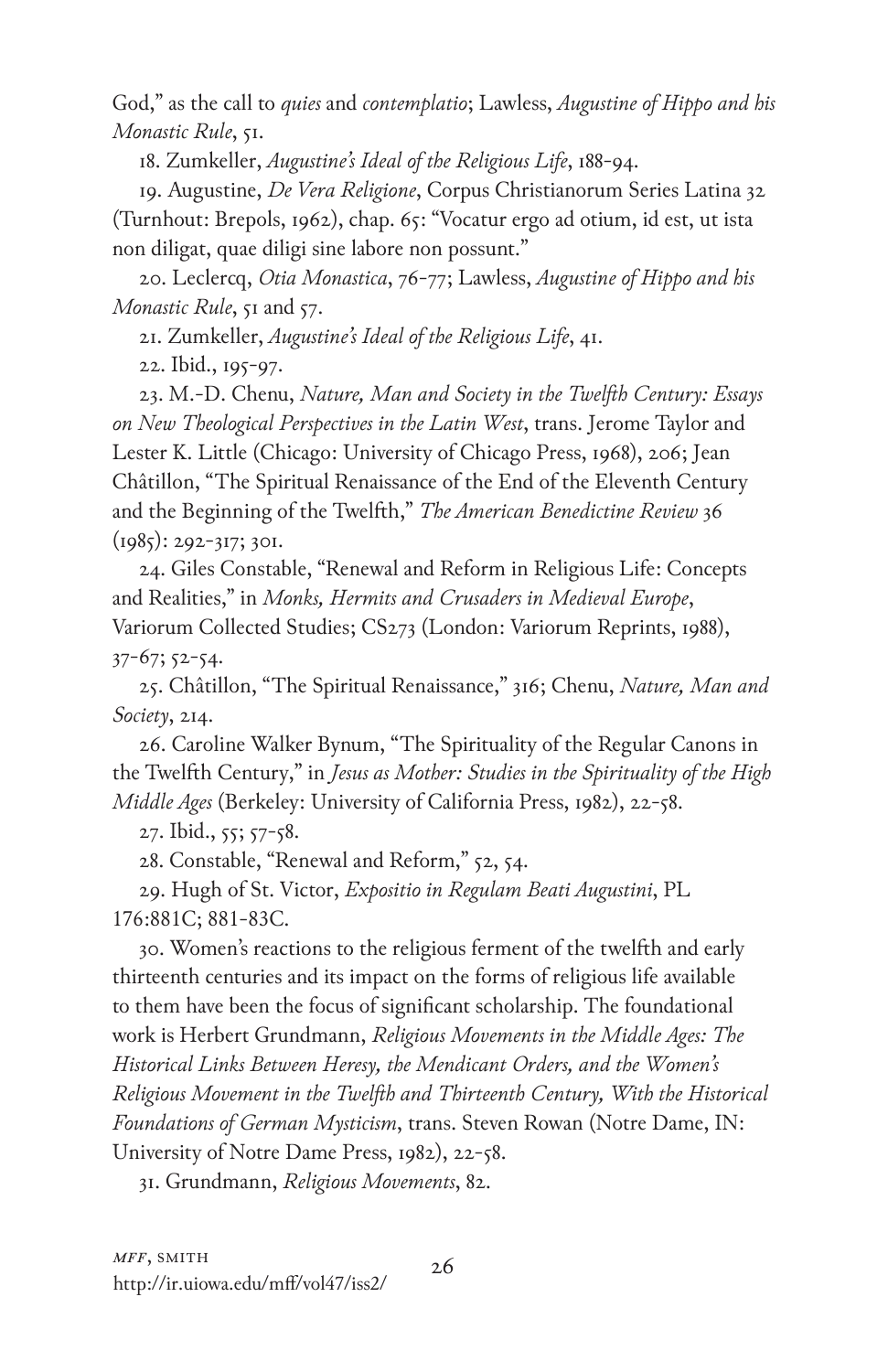32. For example, the women of the Humiliati movement either lived at home as members of a third order or in enclosed communities. See Sally Mayall Brasher, *Women of the Humiliati: A Lay Religious Order in Medieval Civic Life* (New York: Routledge, 2003) and Frances Andrews, *The Early Humiliati* (Cambridge: Cambridge University Press, 1999). The women who were converted by the preaching of Robert of Arbrissel formed the core of the Order of Fontevrault; see *Robert of Arbrissel: A Medieval Religious Life*, ed. and trans. Bruce L. Venarde (Washington, DC: Catholic University Press of America, 2003).

33. This case for the positive disposition towards the *cura monialium* is outlined succinctly in Fiona J. Griffiths, "'Men's Duty to Provide for Women's Needs:' Abelard, Heloise and their Negotiation of the *cura monialium*," *Journal of Medieval History* 30 (2004): 1-24; 3-6.

34. The Hirsau reform movement had its origins in the commitment of William of Hirsau and his followers to the way of life of the apostolic community. The ideal was most fully realized in a confederation of communities linked to Hirsau, in southwest Germany, between 1180 and the mid-thirteenth century. Similarly, the canonial community of Marbach in Alsace formed the nucleus of an Augustinian confederation committed to reform. Griffiths points out that, while the Hirsau reforms were Benedictine, the Augustinian reform impetus of Marbach, including its disposition towards the *cura monialium*, drew significantly from the Hirsau group; Fiona J. Griffiths, "Brides and *Dominae*: Abelard's *Cura Monialium* at the Augustinian Monastery of Marbach," *Viator* 34 (2003): 57-88; 63-71; Fiona J. Griffiths, *The Garden of Delights: Reform and Renaissance for Women in the Twelfth Century* (Philadelphia: University of Pennsylvania Press, 2007), 34.

35. Julie Hotchin, "Female Religious Life and the *Cura Monialium* in Hirsau Monasticism, 1080 to 1150," in *Listen Daughter: The Speculum Virginum and the Formation of Religious Women in the Middle Ages*, ed. Constant J. Mews (New York: Palgrave, 2001), 59-83; 63-64. This background to the German esteem for the Augustinian Rule is discussed in more detail below.

36. Grundmann, *Religious Movements*, 77-78, 233-34; Shelley Amiste Wolbrink, "Noble Pursuits: Family, Power and Gender in Premonstratensian Monasteries of North-Western Germany" (PhD diss., University of Cincinnati, 1998). For the Premonstratensian constitutions see "Les premiers statuts de l'Ordre de Prémontré," ed. Raphaël van Waefelghem, *Analectes de l'Ordre de Prémontré* 9 (1913): 67-74, with a small group of female-specific chapters at 65-67.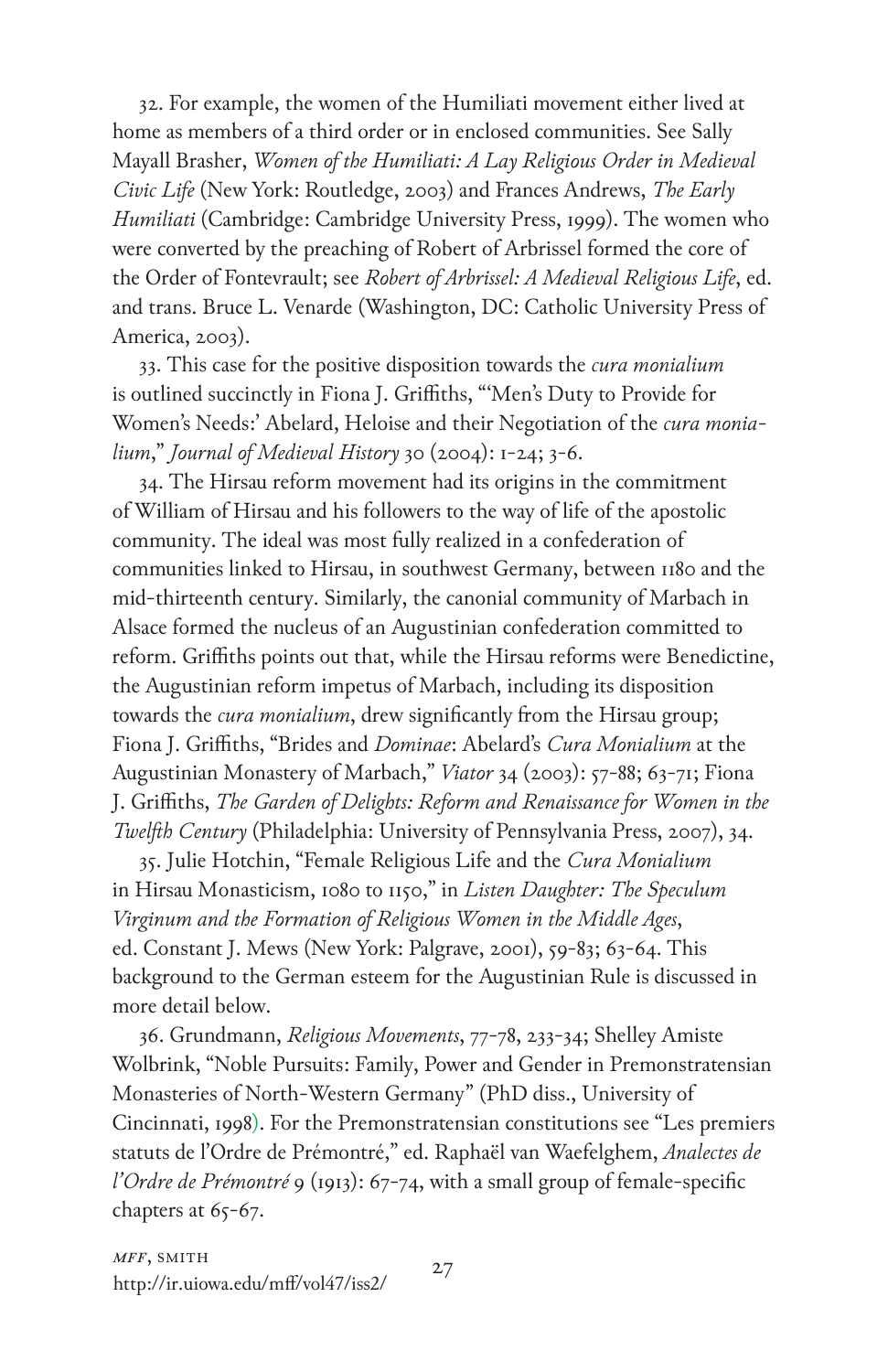37. For the Clarissan literature see among others Joan Mueller, *The Privilege of Poverty: Clare of Assisi, Agnes of Prague, and the Struggle for a Franciscan Rule for Women* (University Park: Pennsylvania State University Press, 2006); Maria Pia Alberzoni, *Clare of Assisi and the Poor Sisters in the Thirteenth Century* (Saint Bonaventure, NY: Franciscan Institute Publications, 2004); Lezlie S. Knox, *Creating Clare of Assisi: Female Franciscan Identities in Later Medieval Italy* (Leiden: Brill, 2008); Julie Ann Smith, "Observing the Gospel: Obedience in the Clarissan *forma vitae* (1212-1253)," in *Interpreting Francis and Clare of Assisi: From the Middle Ages to the Present*, ed. Constant J. Mews and Claire Renkin (Mulgrave, NSW: Broughton, 2010), 121-34.

38. Grundmann, *Religious Movements*, 75 and 301n1.

39. *Decrees of the Ecumenical Councils*, ed. Norman P. Tanner, vol.1, *Nicaea I to Lateran V* (London: Sheed & Ward, 1990), 203.

40. Ibid., 242.

41. Ibid.

42. Jordan of Saxony, *Libellus de Principiis Ord. Praedicatorum*, *Monumenta historica sancti patris nostri Domini*, chap. 4, Monumenta Ordinis Fratrum Praedicatorum Historica 16 (Rome: Institutum historicaum ff. praedicatorum, 1935), 1-88; 27.

43. G. R. Galbraith, *The Constitution of the Dominican Order, 1216-1360* (Manchester: Manchester University Press, 1925), 30-31.

44. A distinction is made in this essay between the (lower case) preachers who formed the early preaching mission in the Languedoc, and the (upper case) Preachers of the order of Friars Preachers established in 1216.

45. Jordan of Saxony, *Libellus*, chap. 42, "predicatoris egregii," 46.

46. Ibid., chap. 125, "virum totius apostolice regule sectatorem," 85.

47. Marian Michèle Mulcahey, *"First the Bow is Bent in Study …"* 

*Dominican Education before 1350*, Studies and Texts 132 (Toronto: Pontifical Institute of Mediaeval Studies, 1998), 133, points out that the obligation to study did not cease with the completion of the student's training period. As study was fundamental to the fulfillment of the Order's *raison d'être*, each friar was considered to be a lifelong student and expected whenever possible to attend the community's daily *schola*.

48. P. Heinrich Denifle, "Die Constitutionen des Predigerordens vom Jahre 1228," *Archiv für Literatur- und Kirchengeschichte des Mittelalters* 1 (1885): 162-227; 194: "Prelatus dispensandi cum fratribus habeat potestatem, cum sibi aliquando videbitur expedire, in hiis precipue, que studium, vel predicationem, vel animarum fructum videbuntur inpedire."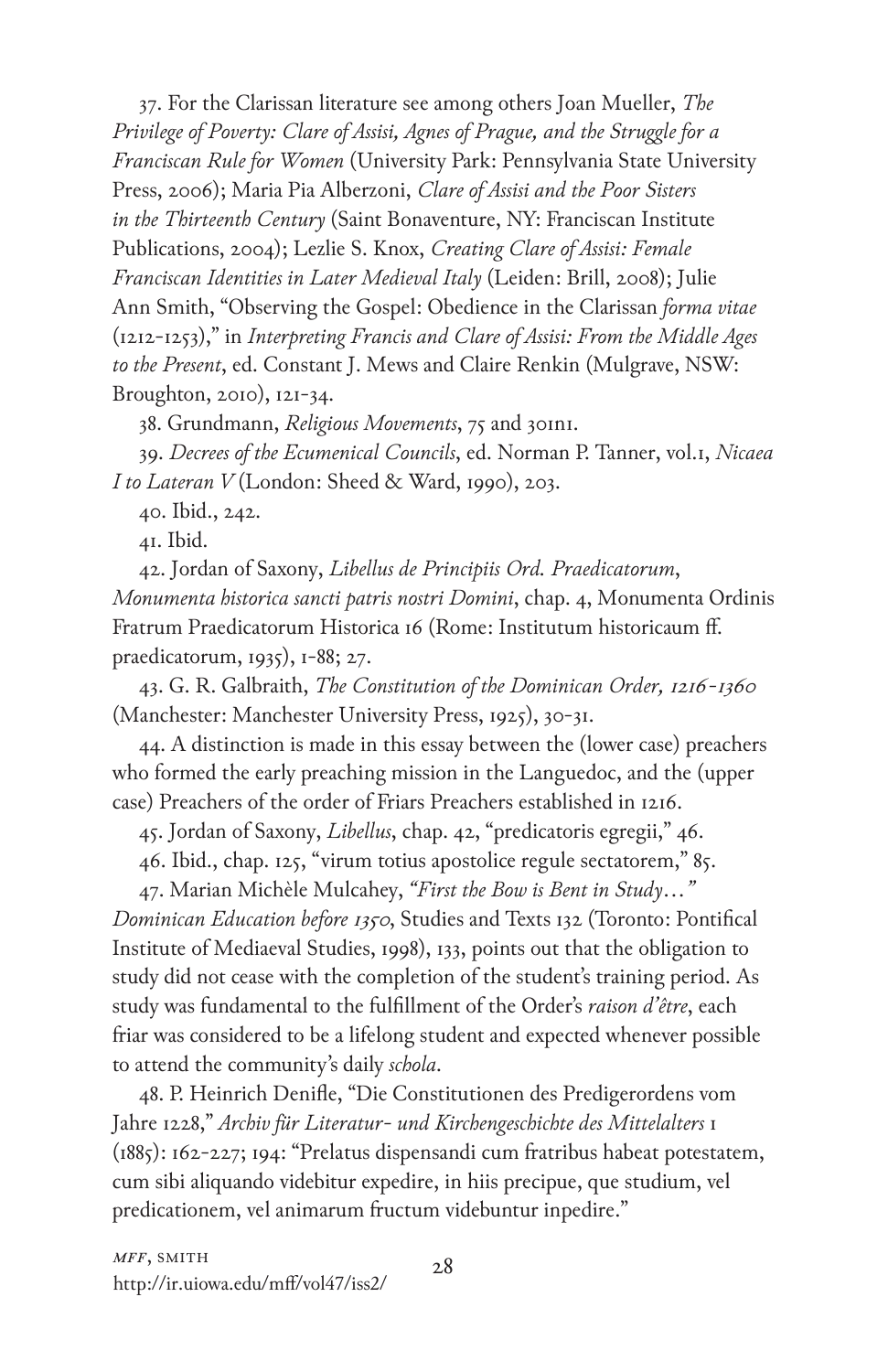49. The formulation of the constitutions was achieved in a number of steps between 1216 and 1259. The early versions of the constitutions (from 1216 and 1220) have not survived, and the earliest extant text is from the 1228 Chapter. The 1228 constitutions are divided into two sections, the first defining the observances for the friars when in their monasteries, and the second constituting the administrative formation of the Order along with requirements for preaching and study (William A. Hinnebusch, *The History of the Dominican Order*, vol. 1, *Origins and Growth to 1500* [New York, NY: Alba House, 1966], 84-85). In 1256 the General Chapter endorsed the final version of the constitutions compiled by Humbert de Romans (Master General 1254-63) incorporating developments and refinements approved by General Chapters in the years since 1228 ("*Liber Constitutionum Ordinis Fratrum Praedicatorum*," *Analecta Sacri Ordinis Fratrum Praedicatorum* 3  $[1897], 26-60, 98-122, 162-181).$ 

50. Denifle, "Die Constitutionen des Predigerordens vom Jahre 1228." "Because we are commanded by a precept of our Rule to have one heart and one spirit in the Lord, it is fitting that we, who live under one rule and under the vow of one profession, be found uniform in the observance of the canonical *religio*, so that the unity that is kept in our hearts may be fostered and manifested through the uniformity kept in our external behaviour" (194); also "*Liber Constitutionum Ordinis Fratrum Praedicatorum*," 31-32.

51. Smith, "Prouille, Madrid, Rome," 343. Bernard Gui, "*Legenda Sancti Dominici*," chap. 17, in *Bernardi Guidonis: scripta de Sancto Dominico*, ed. Simon Tugwell (Rome: Institutum Historicum Ordinis Fratrum Praedicatorum, 1998), 237-94; 245-46.

52. *Monumenta Historica S.P.N. Dominici*, vol. 1, *Historia Diplomaticus S. Dominici*, ed. M.-H. Laurent (Paris: J. Vrin, 1933), 22-23: "Fulco, Dei gratia Tholosanae sedis minister humilis, dedit et concessit . . . ad preces domini Dominici Oxomensis. . . . ecclesiam beatae Mariae de Pruliano . . . mulieribus conversis per praedicatores ad praedicandum contra haereticos . . . tam praesentibus quam futuris ibidem religiose viventibus."

53. The history of the establishment of this community is traced in Smith, "Prouille, Madrid, Rome," 342-46.

54. Ibid., 343; 345-46.

55. The Madrid community began with a group of women who were converted to the religious life by Dominic in 1218. They acquired the property relinquished by the friars when the latter adopted absolute poverty in 1220. In the same year Dominic wrote a brief letter to the Sisters advising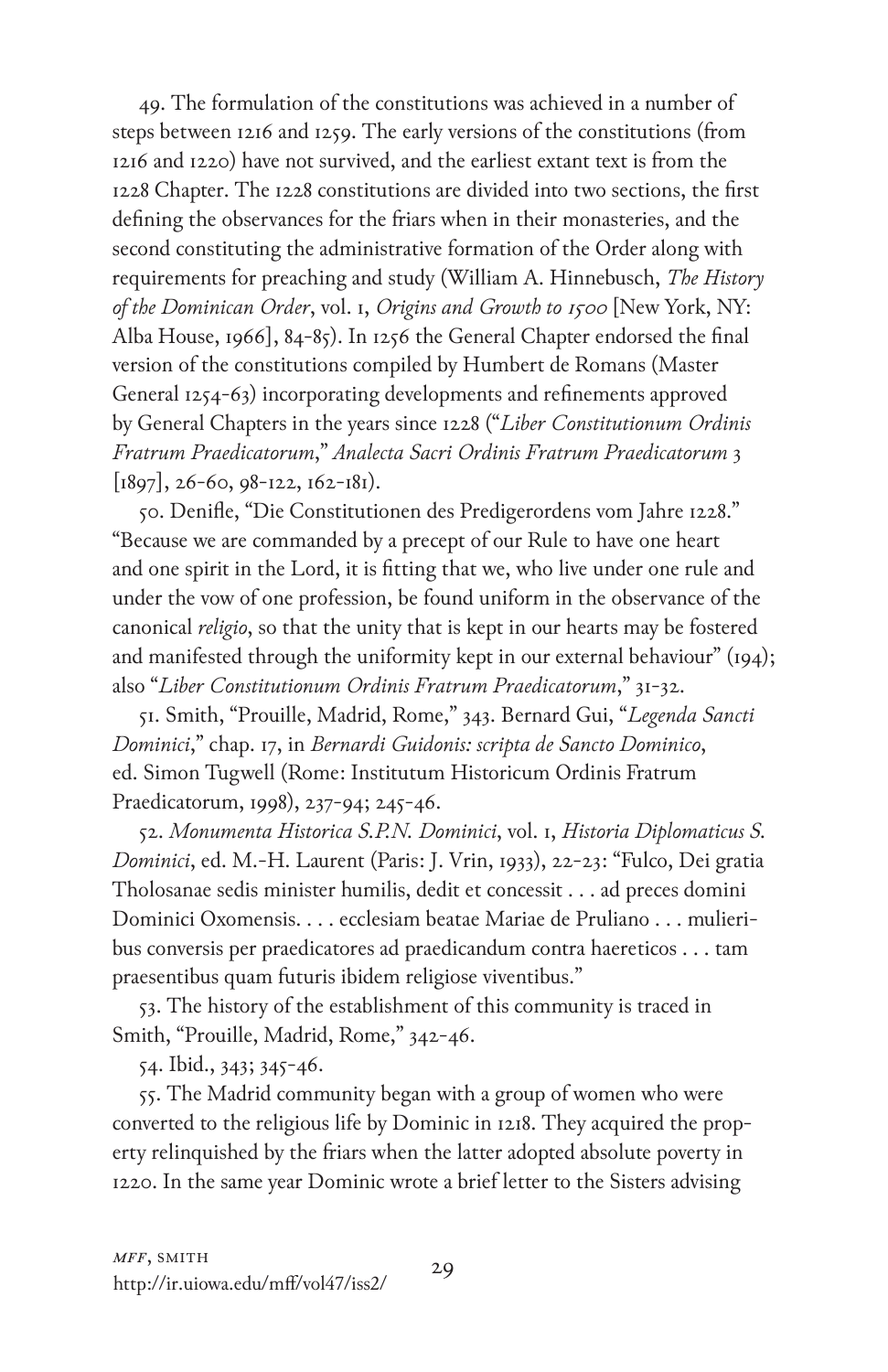them of his desire for them to live under enclosure. See Smith, "Prouille, Madrid, Rome," 346-47. The Bologna community, again founded for a group of women who had been converted to the religious life by Dominic and the Preachers, was still at the planning stage when he died in 1221. See Simon Tugwell, "Notes on the Life of St Dominic: Dominic's Last Years," *Archivum Fratrum Praedicatorum* 66 (1996): 5-200; 152.

The San Sisto project entailed bringing together women from a number of existing Benedictine nunneries in Rome. Innocent entrusted Dominic with establishing a single enclosed community. The decision to place the sisters under the Augustinian Rule appears to have been made by Dominic, who, after the relocation of the sisters, devised his own institutes for them. See Smith, "Prouille, Madrid, Rome," 347-51.

56. Cecilia of San Sisto, "*Miracula Beati Dominici*," in *Miscellanea Pio Paschini: Studi di Storia Ecclestiastica*, vol. 1 (1949): 306-26, 308. Alberzoni, *Clare of Assisi and the Poor Sisters in the Thirteenth Century*, 38-39.

57. Joan Mueller, *A Companion to Clare of Assisi: Life, Writings, and Spirituality* (Leiden: Brill, 2010), 70; Smith, "Observing the Holy Gospel," 124-25.

58. Indeed, according to Benedict of Montefiascone (prior of San Sisto 1316-18), part of the reason for the reform strategy was that the nuns of Rome had not been keeping proper Benedictine enclosure: "La fondation dominicaine de Saint-Sixte de Rome. Notice historique servant d'introduction au registre des chartes du monastère," in Vladimir J. Koudelka, "Le 'Monasterium Tempuli' et la fondation Dominicaine de San Sisto," *Archivum Fratrum Praedicatorum* 31 (1961), 5-81; 69-72.

59. "*Institutiones Ordinis Monialium Sancti Sixti de Urbe*," *Analecta Sacri Ordinis Fratrum Praedicatorum* 3 (1896): 628-35; 629, "Sicut in primordio nascentis ecclesie multitudinis credentium erat cor unum et anima una erantque illis omnia communia; sic vos unius moris et vite in domo Domini esse decet."

60. See notes 10 and 6 above.

61. "*Institutiones Ordinis Monialium Sancti Sixti de Urbe*," 629: "ideoque convenit, ut vos, qui sub eadem regula, et unius professionis voto vivitis, inveniamini semper in norma vivendi et canonice religionis observanciis uniformes."

62. Ibid*.*: "norma vero vivendi talis est."

63. "*Constitutiones Antique Ordinis Fratrum Predicatorum*," ed. Antoninus Hendrik Thomas, *De Oudste Constituties van de Dominicanen* (Leuven: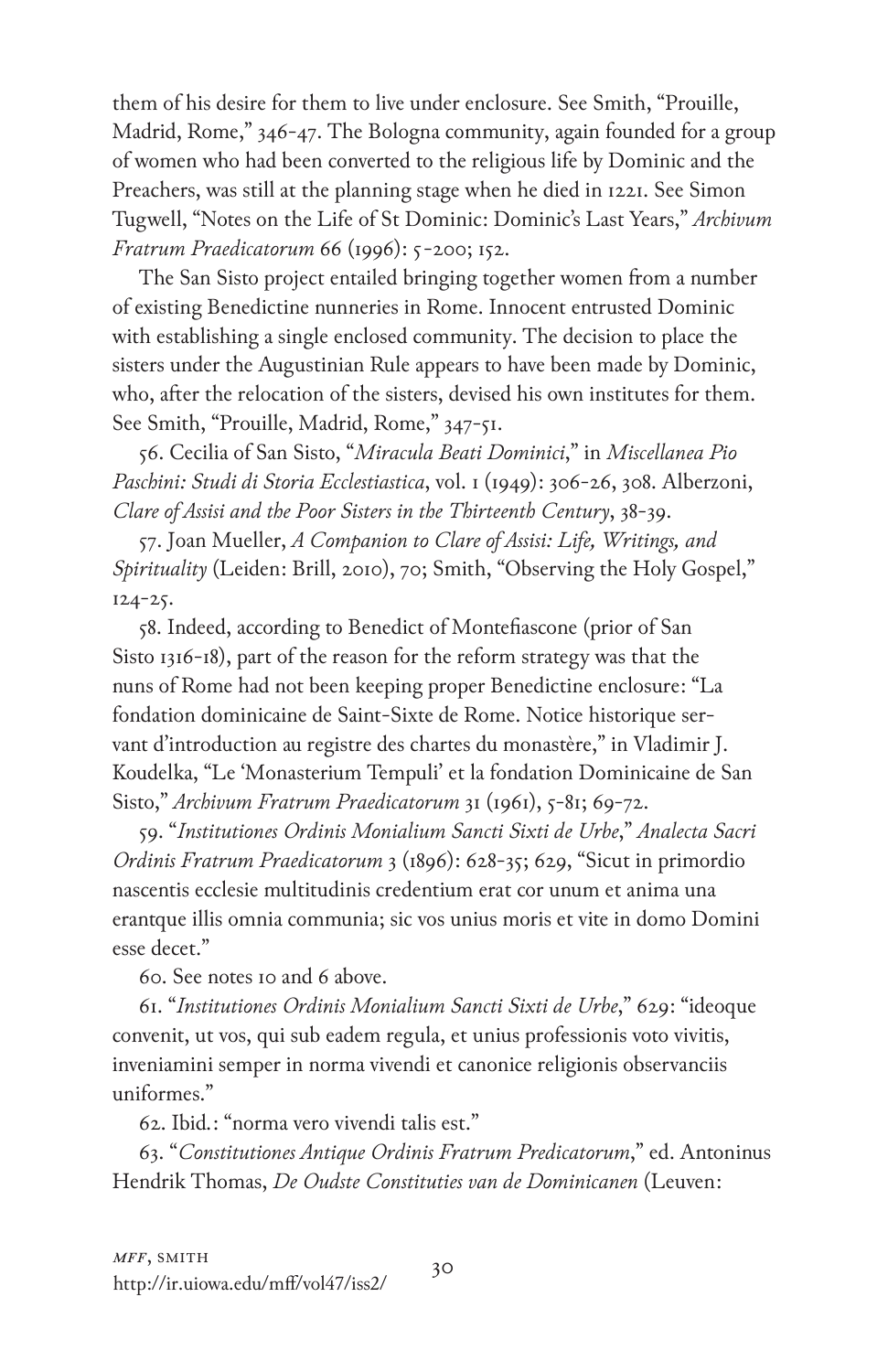Leuven University Press, 1965), 309-69. 311: "que studium vel predicationem vel animarum fructum videbuntur impedire."

64. *"Institutiones Ordinis Monialium Sancti Sixti de Urbe*," 634, "Diebus vero festivis omnes vacent lectioni, divinis officiis et orationi, mechanicis operibus pretermissis."

65. Ibid.: "Primam vero, tertiam, sextam et nonam profestis diebus in operatorio dicere poterunt, cum visum fuerit expedire."

66. *Augustine of Hippo and his Monastic Rule*, 76, *Ordo Monasterii*, chap. 7: "Sedentes ad mensam taceant, and sedentes ad opera taceant, nisi forte necessitas operas exegerit, ut loquitur quis," and chap. 9: "Otiosum verbum apud nos non sit . . . non stantes fabulas contexant."

67. "*Constitutiones Antique Ordinis Fratrum Predicatorum*," 327, "Silentium fratres nostri teneant in claustro, in dormitorio, in cellis, in refectorio, et oratorio fratrum."

68. Ibid.: "In mensa autem omnes fratres ubique intus et extra silentium teneant."

69. *"Institutiones Ordinis Monialium Sancti Sixti de Urbe*," 630: "Sorores autem silencium teneant in locis omnibus, preterquam locutorio et capitulo in hora capituli. Nec etiam in locutorio loquantur sine licentia speciali . . . ad fenestram de licencia priorisse. . . . In operatorio vero loqui silenter poterunt, de hiis, que spectant ad opera."

70. Zumkeller, *Augustine's Ideal of the Religious Life*, 194. 71. *Augustine of Hippo and his Monastic Rule*, 74: *Ordo Monasterii*, chap. 3, "Operentur a mane usque ad sextam . . . et ad nonam . . . refecerint, sive in horto, sive ubicumque necesse fuerit, faciant opus usque ad horam lucernarii."

72. "*Institutiones Ordinis Monialium Sancti Sixti de Urbe*," 634: "et Apostolus dicit: qui operari noluerit, non manducet."

73. Ibid.: "exceptis illis horis, quibus orationi, lectioni vel provisioni divini officii seu cantus seu eruditioni litterarum debent intendere, operibus manuum omnes attente insistant."

74. Hotchin, "Female Religious Life," 63-66.

75. Griffiths, *The Garden of Delights*, 34-38: 34.

76. Griffiths, "Brides and *Dominae*," 66.

77. Wolbrink, "Noble Pursuits," 396.

78. Shelley Amiste Wolbrink, "Women in the Premonstratensian Order in Northwestern Germany, 1120-1250," *Catholic Historical Review* 89 (2003): 387-408; 393, 405-8.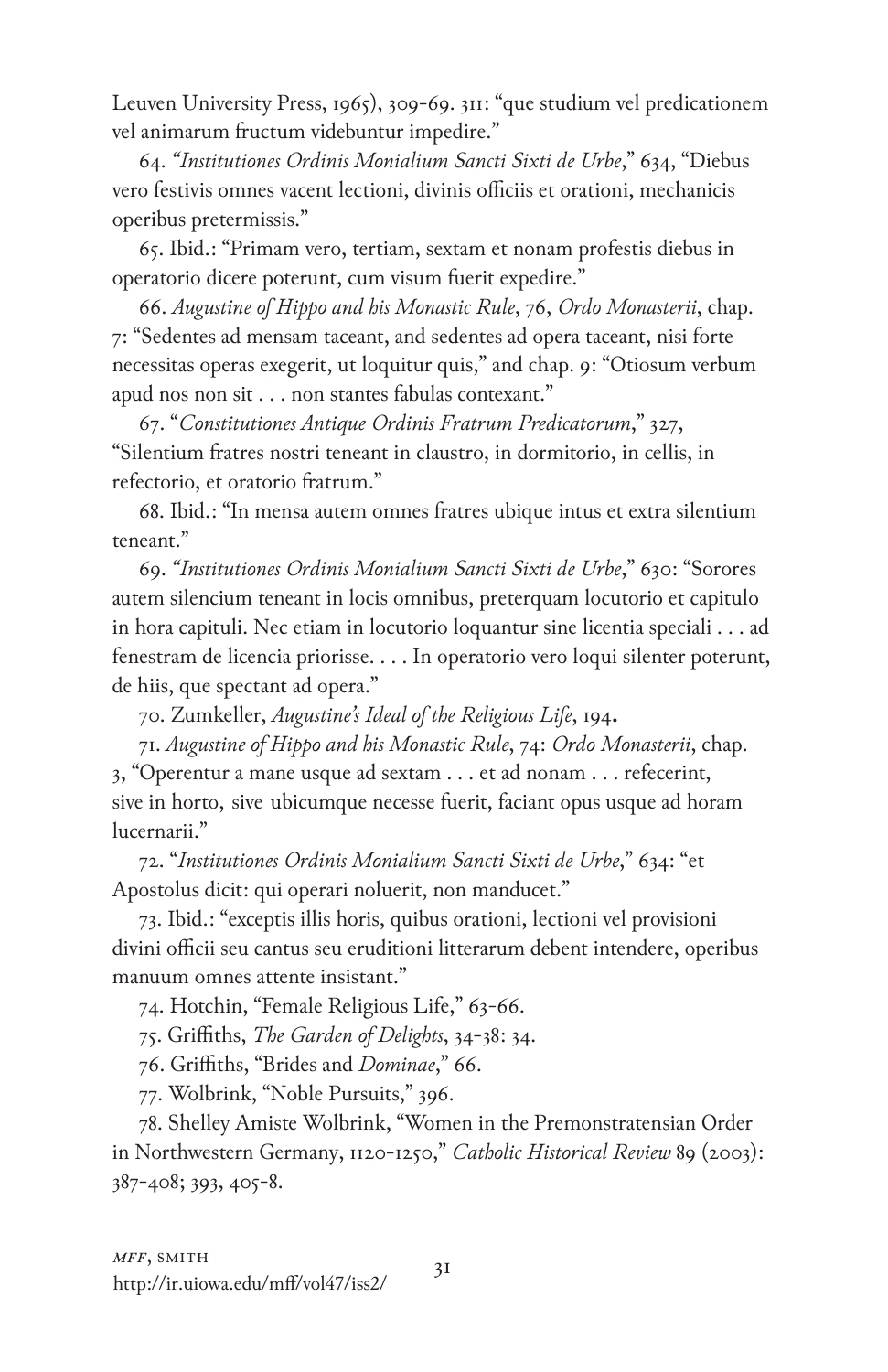79. "Les premiers statuts de l'Ordre de Prémontré," ed. Raphaël van Waefelghem, *Analectes de l'Ordre de Prémontré* 9 (1913):67-74; 65-67.

80. Wolbrink, "Women in the Premonstratensian Order," 390; 405-8.

81. Grundmann, *Religious Movements in the Middle Ages*, 97-109.

82. Ernest W. McDonnell, *The Beguines and Beghards in Medieval Culture: With Special Emphasis on the Belgian Scene* (New York: Octagon Books, 1989), 195-200;195.

83. "*Institutiones Ordinis Monialium Sancti Sixti de Urbe*," 629: "regulam beati Augustini, et institutiones ordinis monialium sancti Sixti de Urbe uobis duximus concedendam." Gregory's reference to the "order of nuns of San Sisto" is anomalous as no order was ever established, though many communities were given the *Institutiones*.

84. André Simon, *L'Ordre des Pénitentes de Ste Marie-Madeleine en Allemagne au XIIIme siècle* (Fribourg: Librairie de L'Oeuvre de Saint-Paul, 1918), 35-37.

85. Grundmann, *Religious Movements in the Middle Ages*, 103 and 322n88.

86. According to Grundmann, *Religious Movements in the Middle Ages*, 97-98, in many cases the communities adopted the institutes of the Sisters of St. Mark. No example of this latter text has survived but Grundmann posits that, as Gregory IX considered St. Mark's to be part of the Order of San Sisto, it "no doubt . . . generally agreed" with the San Sisto *Institutiones*, 102.

87. Grundmann used the term "religious women" as a broad category to cover those women who were not incorporated into formal communities or orders—the term is used in the same sense here.

88. Innocent IV, Bull, "Cum sibi dilecta," *Bullarium Ordinis Fratrum Praedicatorum*, vol. 1: 148.

89. "*Consuetudines Sororum Monasterii Beati Dominici de Monte-Argi*," in Raymond Creytens,"Les constitutions primitives des soeurs Dominicaines de Montargis," *Archivum Fratrum Praedicatorum* 17 (1947): 41-84: 67-83.

90. Creytens, "Les constitutions primitives," 56; Hinnebusch, *History of the Dominican Order*, 1:381; Edward Tracy Brett, *Humbert of Romans: his Life and Views of Thirteenth-Century Society*, Studies and Texts 67 (Toronto: Pontifical Institute of Mediaeval Studies, 1984), 73.

91. "*Consuetudines Sororum Monasterii Beati Dominici de Monte-Argi*," in Creytens, "Les constitutions primitives," 67.

92. Brett, *Humbert of Romans*, 73; Creytens, "Les constitutions primitives," 59.

93. "Letter of Humbert to the Sisters of the Order," in *Litterae Encyclicae Magistrorum Generalium Ordinis Praedicatorum: ab anno 1233 usque ad*